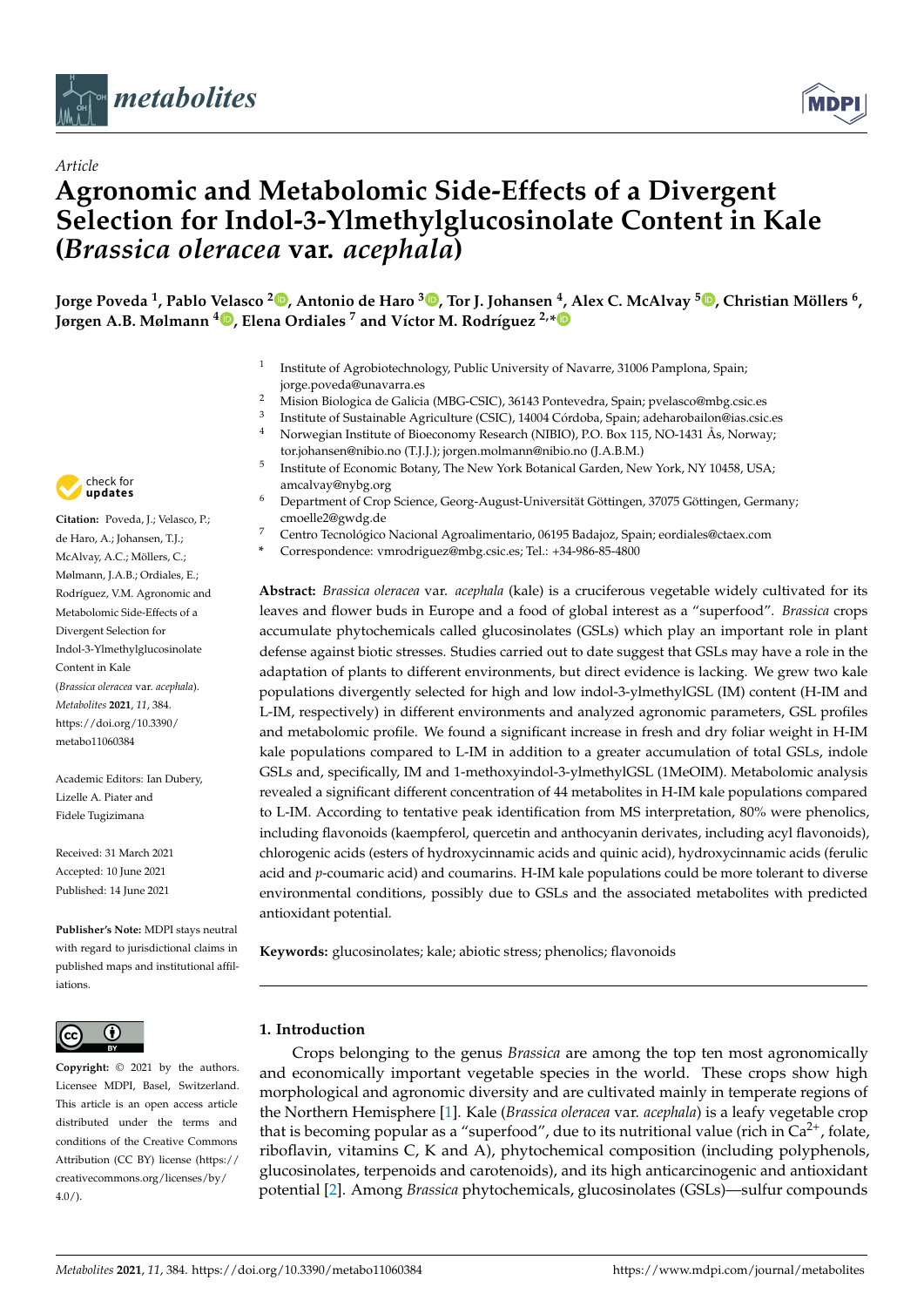derived from amino acids [\[3\]](#page-11-2)—are the most well-studied compounds. A primary function of GSLs in plants includes defense against pathogens and pests [\[4](#page-11-3)[,5\]](#page-12-0). Inside of cells GSLs are chemically stable but, upon cell disruption due to tissue damage, GSLs are exposed to the activity of myrosinase and associated proteins, resulting in glucosinolate hydrolysis products (GHPs) [\[3\]](#page-11-2). There are numerous examples of the GHPs antimicrobial activity against plant pathogens, through different mechanisms such as affecting metabolic pathways or cellular structures [\[6,](#page-12-1)[7\]](#page-12-2). Against herbivores, mainly insects, the mechanism involved in the defensive capacity of GHPs is direct toxicity by ingestion [\[8\]](#page-12-3). However, it has been described how GSLs can also play a role as attractants of beneficial insects, such as pollinators [\[9\]](#page-12-4) or parasitoids [\[10\]](#page-12-5), as well as insect-pest of *Brassica* crops [\[11\]](#page-12-6).

Although GSLs are well-studied in their fundamental role in biotic interactions, there is a lack of understanding of the role of these compounds in other physiological processes. Some evidence indicates that GSLs play a key role as signaling compounds for flowering time, stomatal closure or water transport and may affect auxin signaling [\[12–](#page-12-7)[14\]](#page-12-8). These alternative roles suggest that GSLs may play a role in adaptation of GSL-containing plants to different environments. Consistent with this possibility, several studies report that abiotic stress conditions such as drought, salinity and extreme temperatures, can impact GSL accumulation in *Brassica* plants (for review see [\[15\]](#page-12-9)). Bonasia et al. [\[16\]](#page-12-10) also show that in wild rocket (*Diplotaxis tenuifolia*), GSL content is affected by growing seasons, being higher when plants are cultivated during a winter–spring season. Interestingly, plants with higher GSL content also show a higher yield. In kale, it was reported that exposure to different temperatures significantly modifies the GSL profiles of plant tissues [\[17\]](#page-12-11). These findings open a question of whether GSLs may play a role on plant adaptation to different environments.

Different strategies can be used to elucidate the biological effects of GSLs in plants. The most widespread include the use of *Arabidopsis thaliana* mutants [\[4,](#page-11-3)[18\]](#page-12-12), comparison between species or ecotypes with different GSL profiles [\[19,](#page-12-13)[20\]](#page-12-14), or the use of populations obtained by divergent selection. Our research group previously carried out three divergent selection programs targeting the three primary GSL compounds in kale. We bred a local Spanish landrace population, MBG-BRS0062, for three cycles and obtained six divergent populations: high and low 3-(methylsulfinyl)propylGSL (3mSOp) content, high and low 2-propenylGSL content and high and low indolylmethylGSL (IM) content [\[21\]](#page-12-15). Populations high in IM (H-IM) and low in IM (L-IM) were used in the present study. The differential IM accumulation of these individuals is related to variations in the expression of the *CYP81F2* gene in kale tissues [\[21\]](#page-12-15). These populations have previously been used to suggest the role of GSL in the reduction of larval weight in different lepidopteran and aphid pests (*Mamestra brassicae*, *Pieris rapae* and *Brevicoryne brassicae*) [\[22,](#page-12-16)[23\]](#page-12-17).

In a previous study, no significant differences were reported in the agronomic parameters and profile of GSLs between the kale populations H-IM and L-IM [\[21\]](#page-12-15). We decided to cultivate both populations in varied environments to determine how divergent selection for IM content in kale affects agronomic traits evaluated in different environments. Since, it is plausible that a higher accumulation of IM after three cycles of divergent selection may also produce a reorganization of the plant metabolome, we also performed an un-targeted metabolomics analysis to study the role of these changes on plant adaptability.

#### **2. Results**

#### *2.1. Differences in Agronomic Parameters*

The analysis of variance for plant height showed differences only between locations (L), but not between populations (G) or the L  $\times$  G interaction. However, there were significant differences between fresh and dry weight between H-IM and L-IM (*p* = 0.0122 and 0.0213, respectively). The mean fresh and dry weights were significantly higher in H-IM (1563 g and 172 g, respectively) than in L-IM (1342 g and 145 g, respectively). The interaction between populations and locations was significant only for fresh weight, but fresh weight was higher in H-IM than L-IM in any location (Figure [1\)](#page-2-0).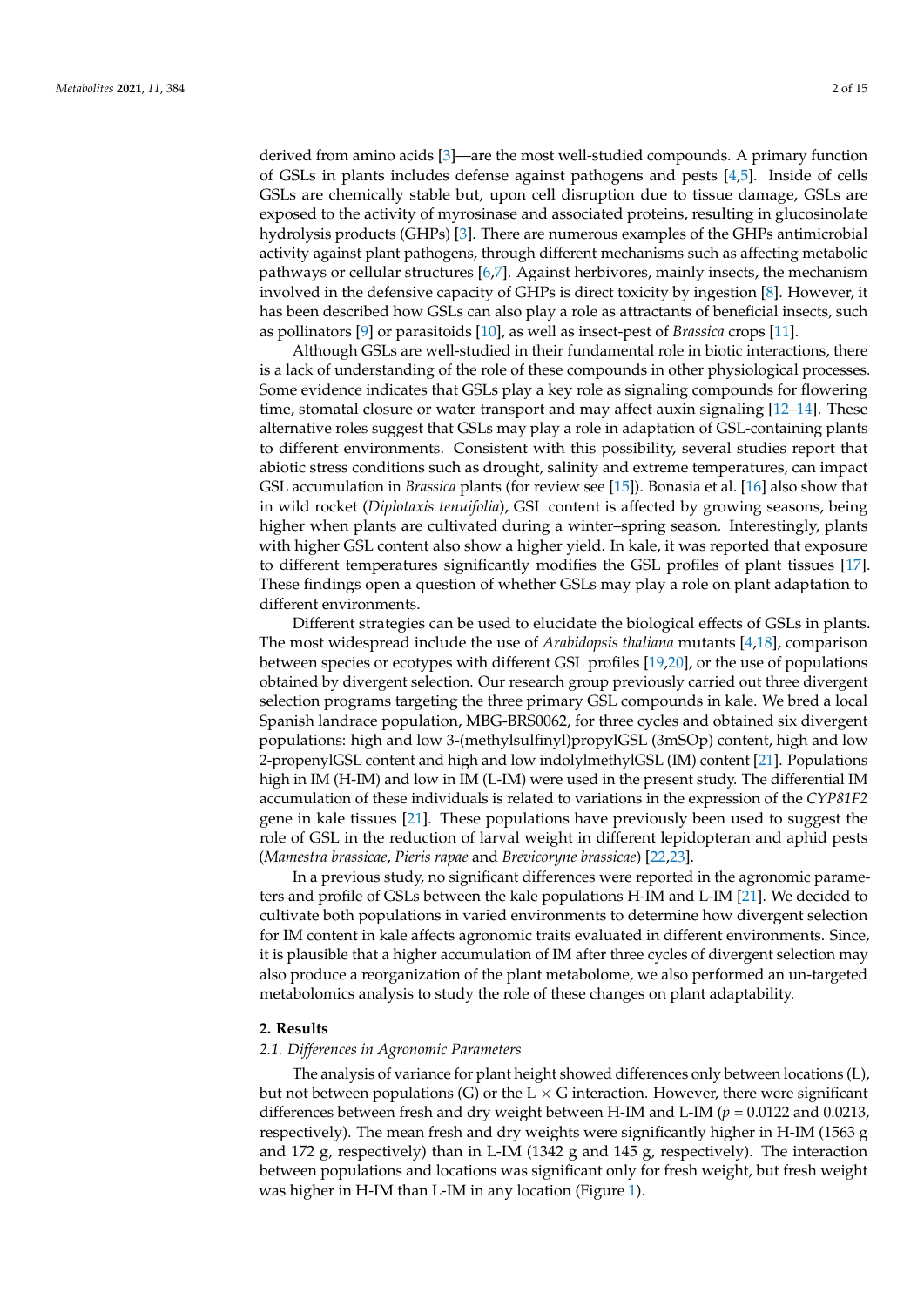<span id="page-2-0"></span>

of kale populations in all locations. (**c**) Means of dry weight of 25 leaves of kale populations in all  $10$ cations. Error bars represent  $\pm$  standard deviation (5D). Within each panel, different letters indicate significant differences between populations (ANOVA, *p*-value  $\leq 0.05$ ). Complete ANOVA table results is presented as Supplementary Material (Table S1). **Figure 1.** Agronomic parameters in two populations of kale from divergently selected populations with varied indol-3-ylmethylGSL (IM) content (H-IM: High IM content; L-IM: Low IM content). (**a**) Means of plant height of kale populations in all locations. (**b**) Means of fresh weight of 25 leaves locations. Error bars represent  $\pm$  standard deviation (SD). Within each panel, different letters indicate

#### kale populations in all locations in all locations. (*c*) Means of the *all profiles* of  $k$ *2.2. GSL Profiles*

Our results indicated that the IM content was significantly higher in the H-IM popdiation than in the L-IM population (Figure 2). The analysis or total GSL content or the<br>divergent populations indicated significantly larger amounts in the H-IM (34.1 μmol/g dry weight) population than in the L-IM population (24.3  $\mu$ mol/g dry weight) ( $p < 0.01$ ). between both populations for total aliphatic GSLs content ( $p = 0.0989$ ). Aside from IM, H-IM population (6.6 µmol/g dry weight) and a decrease on the accumulation of 3mSOp  $\frac{1}{2}$  and  $\frac{1}{2}$  and  $\frac{1}{2}$  must of the set to the set the set the set the method was quite specific in increasing IM content. ulation than in the L-IM population (Figure [2\)](#page-3-0). The analysis of total GSL content of the This higher levels of GSLs are mainly due to the accumulation of indole GSLs  $(p < 0.01)$ in the H-IM population  $(21.4 \mu \text{mol}/g \text{ dry weight})$  since we did not observe differences we only observed a significant increase on the accumulation of  $1$ MeOIM ( $p < 0.01$ ) in the  $(6.4 \mu\text{mol/g dry weight})$  ( $p = 0.0008$ ) (Figure [2\)](#page-3-0), indicating that the selection method was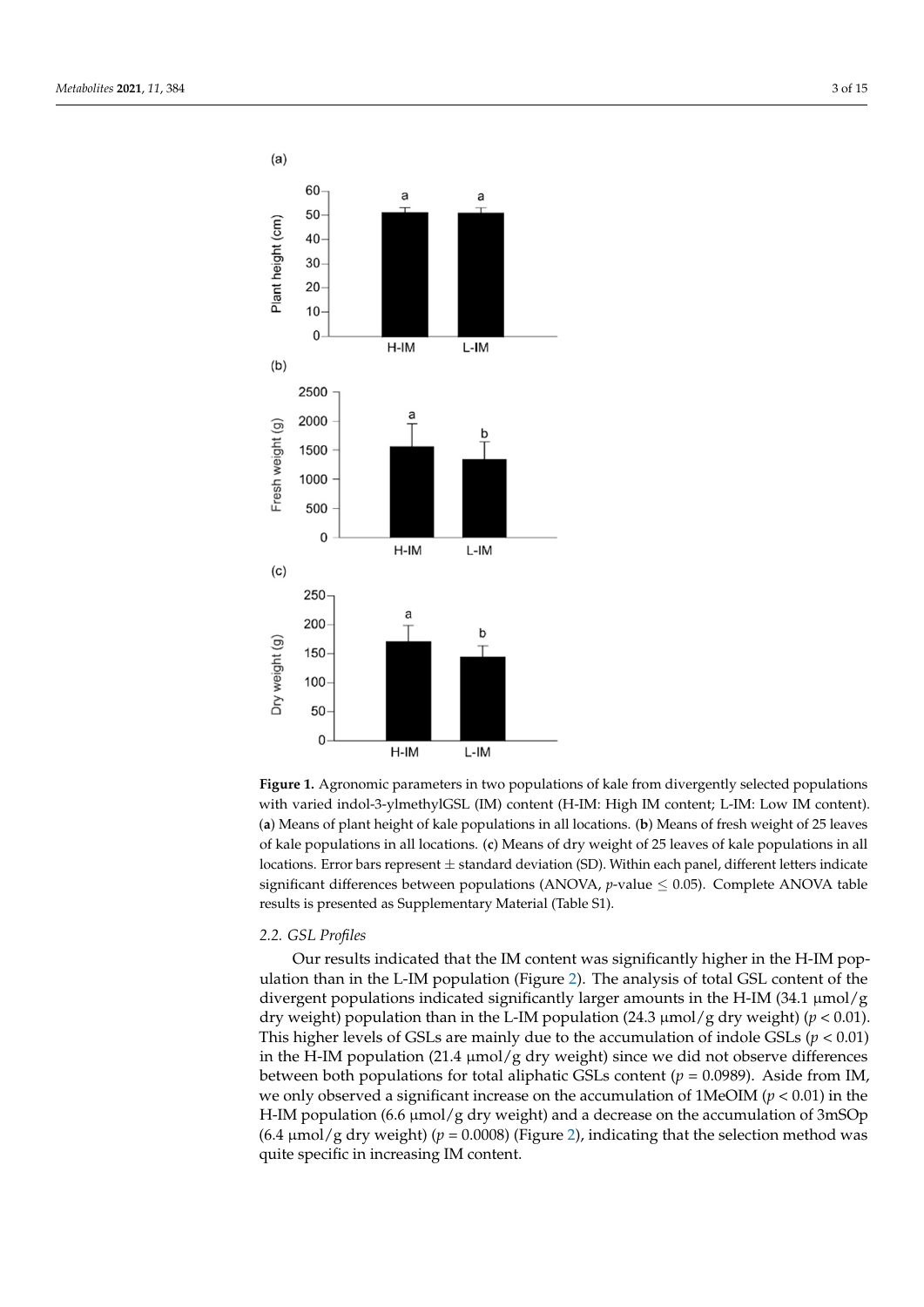<span id="page-3-0"></span>

with varied indol-3-ylmethylGSL (IM) content (H-IM: High IM content; L-IM: Low IM content). Error bars represent  $\pm$  standard error (SE). Within each glucosinolate category different letters indicate significant differences between divergent populations (ANOVA,  $p$ -value  $\leq 0.05$ ). Complete ANOVA table results is presented as Supplementary Material (Table S2). Abbreviations: GSLs: Glucosinolates, 3mSOp: 3-(methylsulfinyl)propylGSLs, 2-propenyl: 2-propenylGSL, IM: indol-3ylmethylGSL, 4HOIM: 4-hydroxyindol-3-ylmethylGSL, 4MeOIM: 4-methoxyindol-3-ylmethylGSL and 1MeOIM: 1‐methoxyindol‐3‐ylmethylGSL. **Figure 2.** Glucosinolates content in two populations of kale from divergently selected populations **Figure 2.** Glucosinolates content in two populations of kale from divergently selected populations  $t_{\text{max}}$  results is presented as supplementary material (Table S2). Comparisons:  $\frac{1}{2}$ . Given  $\frac{1}{2}$ .

## 1MeOIM: 1‐methoxyindol‐3‐ylmethylGSL. *2.3. Metabolomic Profiles 2.3. Metabolomic Profiles*

*2.3.* Figures to divergent selection on IM content, we performed a non-targeted metabolomics analysis. Statistical univariate analyses reported 109 leatures that were unferentially accu-<br>mulated in the H-IM and L-IM populations (Figure [3\)](#page-3-1). Data was then hand-filtered, taking interest in the 11 In the E In populations (Figure 9). But this then hand interest, taking<br>into account retention time and correlation coefficients to remove features that were most likely due to in-source fragmentation of metabolites. Ultimately, 67 features of these were considered to be true metabolites (30 detected in negative and 37 in positive ionization modes) (Table [1\)](#page-6-0). Forty-four of these metabolites had increased concentration in H-IM tions. IM was not among the selected metabolites since though showed significantly higher levels in the H-IM population vs. L-IM (p value = 0.001) in the metabolomics analysis, did not fit the fold change condition. In order to identify the metabolomic changes that could take place in the kale populaanalysis. Statistical univariate analyses reported 109 features that were differentially accupopulations compared to L-IM populations, while 23 metabolites had decreased concentra-

<span id="page-3-1"></span>

**Figure 3.** Volcano plot representing the detected features in the non-targeted metabolomic analysis. The y-axis represents the negative decade logarithm of the significance value (*FDR*) and the x-axis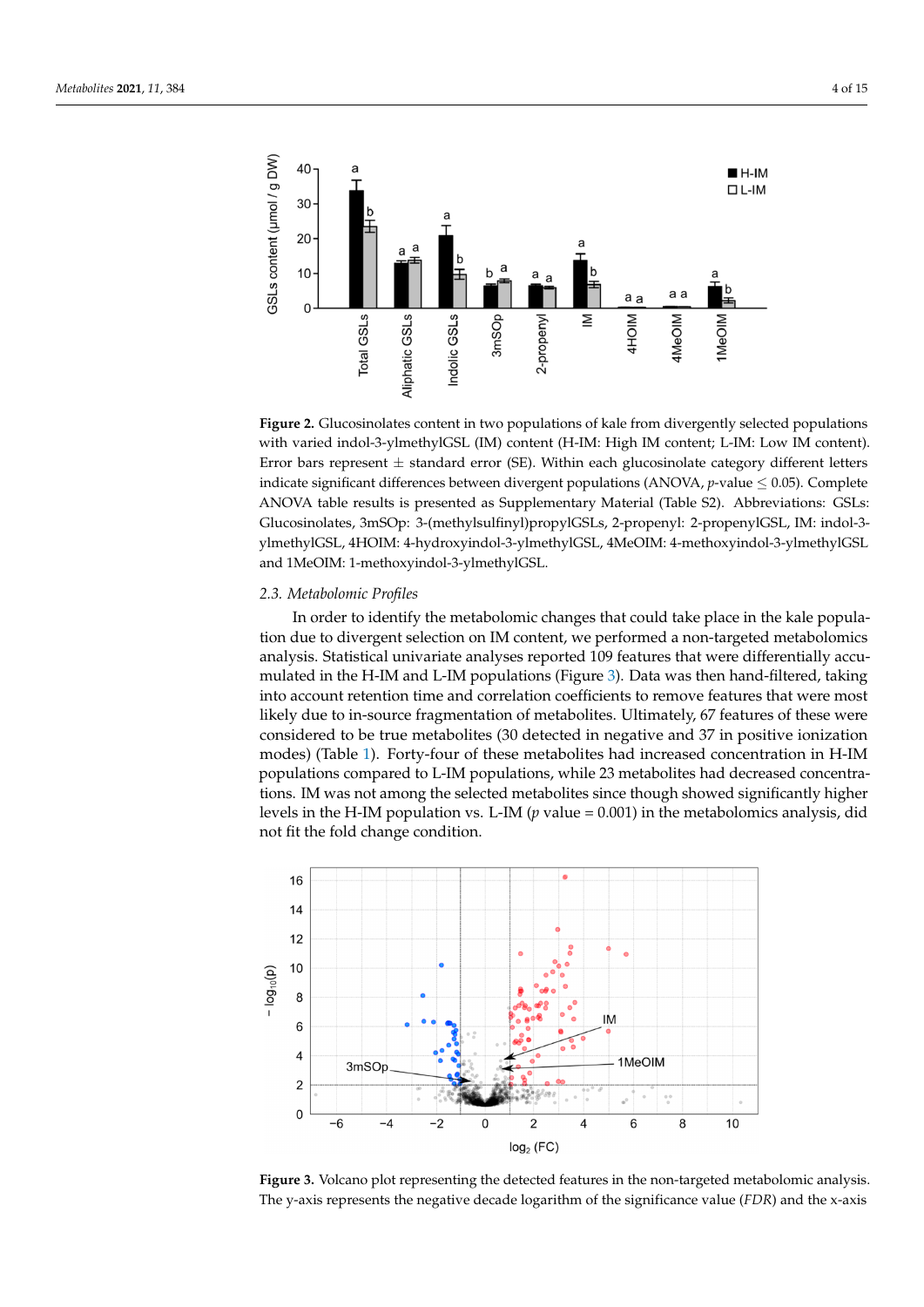represents the log<sup>2</sup> of fold change (H-IM vs. L-IM). Levels of features with a −log10(*p*) ≤ 1.3 and a  $|log_2(FC)| \ge 1$  are considered to be differentially accumulated in both populations. Significantly up-regulated features are represented by red circles and down-regulated features are represented by blue circles. Grey circles represent insignificant features. Positions of significant GSLs in the target analysis are represented by arrows (3mSOp: 3-(methylsulfinyl)propylGSL  $(log_2(FC) = -0.39; -log_{10}(p) = 1.91);$  IM: indol-3-ylmethylGSL (log<sub>2</sub>(FC) = 0.36;  $-log_{10}(p) = 2.72);$ 1MeOIM: 1-methoxyindol-3-ylmethylGSL ( $log_2(FC) = 0.54$ ;  $-log_{10}(p) = 1.55$ )).

Table 1. Tentative identification of metabolites with a  $|log_2(FC)| \ge 1$  and statistically significant difference (FDR  $\le 0.05$ ) between populations (High-Indol-3-ylmethylGSL vs. Low-Indol-3-ylmethylGSL content). Metabolites are sorted by ionization mode. References to the identification of compounds in the *Brassicaceae* plant family is included when available. Compounds in bold: fragmentation spectra match with authentic standard. Underlined compounds: retention time match with authentic standard.

| m/z                                              | Neutral<br><b>Mass</b> | Ionization            | <b>RT</b><br>(Min) | Log <sub>2</sub> (FC) | Molecular<br>Formula | Theoretical<br><b>Mass</b> | Mass<br>Deviation<br>(ppm) | Fragments                                                    | <b>Tentative Identification</b>                              |  |
|--------------------------------------------------|------------------------|-----------------------|--------------------|-----------------------|----------------------|----------------------------|----------------------------|--------------------------------------------------------------|--------------------------------------------------------------|--|
| Peaks detected in negative ionization mode<br>A. |                        |                       |                    |                       |                      |                            |                            |                                                              |                                                              |  |
| 337.0937                                         | 338.1010               | $[M-H]$ <sup>-</sup>  | 10.1               | 2.1                   | $C_{16}H_{18}O_8$    | 338.1002                   | 2.514                      | 119.05, 163.04, 191.06                                       | coumaroylquinic acid<br>isomer 1 [24]                        |  |
| 771.1991                                         | 772.2064               | $[M-H]^-$             | 10.3               | $-1.1$                | $C_{33}H_{40}O_{21}$ | 772.2062                   | 0.176                      | 283.04, 609.17, 255.03,<br>422.07, 446.10                    | kaempferol<br>sophoroside-hexoside [25]                      |  |
| 675.1938                                         | 338.1005               | $[2M-H]$ <sup>-</sup> | 10.4               | 2.2                   | $C_{16}H_{18}O_8$    | 338.1002                   | 1.035                      | 163.04, 337.09, 191.06                                       | coumaroylquinic acid<br>isomer 2 [24]                        |  |
| 325.0937                                         | 326.1010               | $[M-H]$ <sup>-</sup>  | 10.8               | 1.8                   | $C_{15}H_{18}O_8$    | 326.1007                   | 0.889                      | 119.05, 163.04                                               | coumaroylglucoside [26]<br>kaempferol sophoroside-           |  |
| 489.1252                                         | 980.2650               | $[M-2H]^{-2}$         | 11.2               | $-1.2$                | $C_{40}H_{52}O_{28}$ | 980.2645                   | 0.490                      | 609.15, 284.03, 933.25,<br>101.02                            | (dihydroxymethoxy)<br>sophoroside <sup>1</sup>               |  |
| 628.1641                                         | 629.1714               | $[M-H]$ <sup>-</sup>  | 11.9               | $-1.0$                |                      |                            |                            | 466.11, 284.03, 161.02                                       | kaempferol hexoside<br>derivative or isomer                  |  |
| 625.1416                                         | 626.1488               | $[M-H]$ <sup>-</sup>  | 11.9               | 3.1                   | $C_{27}H_{30}O_{17}$ | 626.1483                   | 0.854                      | 299.03, 271.04                                               | quercetin sophoroside [27]                                   |  |
| 337.0932                                         | 338.1005               | $[M-H]$ <sup>-</sup>  | 12.0               | 1.5                   | $C_{16}H_{18}O_8$    | 338.1002                   | 0.917                      | 173.05, 119.05, 93.03,<br>163.04                             | coumaroylquinic acid<br>isomer 3 [24]<br>kaempferol          |  |
| 569.1518                                         | 1140.3181              | $[M-2H]^{-2}$         | 12.6               | $-1.8$                | $C_{50}H_{60}O_{30}$ | 1140.3170                  | 0.991                      | 488.12, 407.09, 815.20,<br>205.05, 284.03                    | sinapoylsophoroside-<br>gentobioside<br>[28]                 |  |
| 635.1728                                         | 1272.3601              | $[M-2H]^{-2}$         | 12.7               | $-1.3$                | $C_{55}H_{68}O_{34}$ | 1272.3592                  | 0.684                      | 473.12, 635.17, 947.24,<br>119.04, 161.05, 263.07,<br>323.10 | kaempferol<br>feruloylpentaglucoside<br>[29]                 |  |
| 609.1463                                         | 610.1536               | $[M-H]$ <sup>-</sup>  | 12.8               | 2.1                   | $C_{27}H_{30}O_{16}$ | 610.1534                   | 0.295                      | 477.09, 285.04                                               | kaempferol dihexoside<br>[30]                                |  |
| 554.1465                                         | 1110.3075              | $[M-2H]^{-2}$         | 12.8               | $-1.3$                | $C_{49}H_{58}O_{29}$ | 1110.3064                  | 1.013                      | 473.12, 392.09, 785.19,<br>284.03, 175.04, 609.14            | kaempferol<br>feruloylsophoroside-<br>cellobioside<br>[28]   |  |
| 337.0935                                         | 338.1008               | $[M-H]$ <sup>-</sup>  | 12.9               | 1.1                   | $C_{16}H_{18}O_8$    | 338.1002                   | 1.863                      | 173.04, 93.03, 119.05,<br>163.04, 111.04                     | coumaroylquinic acid<br>isomer 4 [24]                        |  |
| 755.2047                                         | 756.2119               | $[M-H]$ <sup>-</sup>  | 13.2               | 1.8                   | $C_{33}H_{40}O_{20}$ | 756.2113                   | 0.847                      | 283.04, 255.04, 609.17,<br>227.05, 430.10                    | kaempferol<br>gentiobioside-rhamnoside<br>isomer 1 [31]      |  |
| 337.0935                                         | 338.1014               | $[M-H]$ <sup>-</sup>  | 13.9               | 1.5                   | $C_{16}H_{18}O_8$    | 338.1002                   | 3.668                      | 191.05, 119.05, 163.04,<br>127.04                            | coumaroylquinic acid<br>isomer $5[24]$<br>quercetin-         |  |
| 771.2003                                         | 772.2076               | $[M-H]$ <sup>-</sup>  | 14.2               | 3.6                   | $C_{33}H_{40}O_{21}$ | 772.2062                   | 1.782                      | 447.09, 625.14, 301.03                                       | (rhamnosylhexoside)-<br>hexoside or                          |  |
| 625.142                                          | 626.1493               | $[M-H]$ <sup>-</sup>  | 14.3               | $-1.2$                | $C_{27}H_{30}O_{17}$ | 626.1483                   | 1.526                      | 300.03, 179.0, 445.08,<br>463.09                             | isomer<br>quercetin dihexoside [32]                          |  |
| 609.1468                                         | 610.1540               | $[M-H]$ <sup>-</sup>  | 14.3               | 1.6                   | $C_{27}H_{30}O_{16}$ | 610.1534                   | 1.048                      | 446.08, 283.02, 463.09,<br>301.03                            | quercetin<br>hexoside-rhamnoside [33]<br>kaempferol          |  |
| 755.2044                                         | 756.2117               | $[M-H]$ <sup>-</sup>  | 15.0               | 2.9                   | $C_{33}H_{40}O_{20}$ | 756.2113                   | 0.517                      | 609.15, 431.10, 285.04                                       | gentiobioside-rhamnoside<br>isomer $2[34]$                   |  |
| 593.1518                                         | 594.1584               | $[M-H]$ <sup>-</sup>  | 15.2               | 5.0                   | $C_{27}H_{30}O_{15}$ | 594.1585                   | 0.143                      | 430.09, 447.09, 285.04                                       | kaempferol rutinoside or<br>isomer                           |  |
| 639.1569                                         | 640.1642               | $[M-H]$ <sup>-</sup>  | 15.4               | $-3.2$                | $C_{28}H_{32}O_{17}$ | 640.1640                   | 0.305                      | 314.04, 459.09, 609.15                                       | (iso)rhamnetin-dihexoside                                    |  |
| 623.1625                                         | 624.1705               | $[M-H]$ <sup>-</sup>  | 15.5               | 3.6                   | $C_{28}H_{32}O_{16}$ | 624.1690                   | 2.339                      | 461.11, 477.10, 315.05                                       | (iso)rhamnetin-<br>rhamnosylhexoside<br>kaempferol-          |  |
| 657.1752                                         | 1316.3649              | $[M-2H]^{-2}$         | 17.0               | $-1.3$                | $C_{60}H_{68}O_{33}$ | 1316.3643                  | 0.437                      | 576.14, 284.03, 175.04,<br>205.05                            | (feruloyl)(sinapoyl)-<br>trihexoside-hexoside or<br>isomer 1 |  |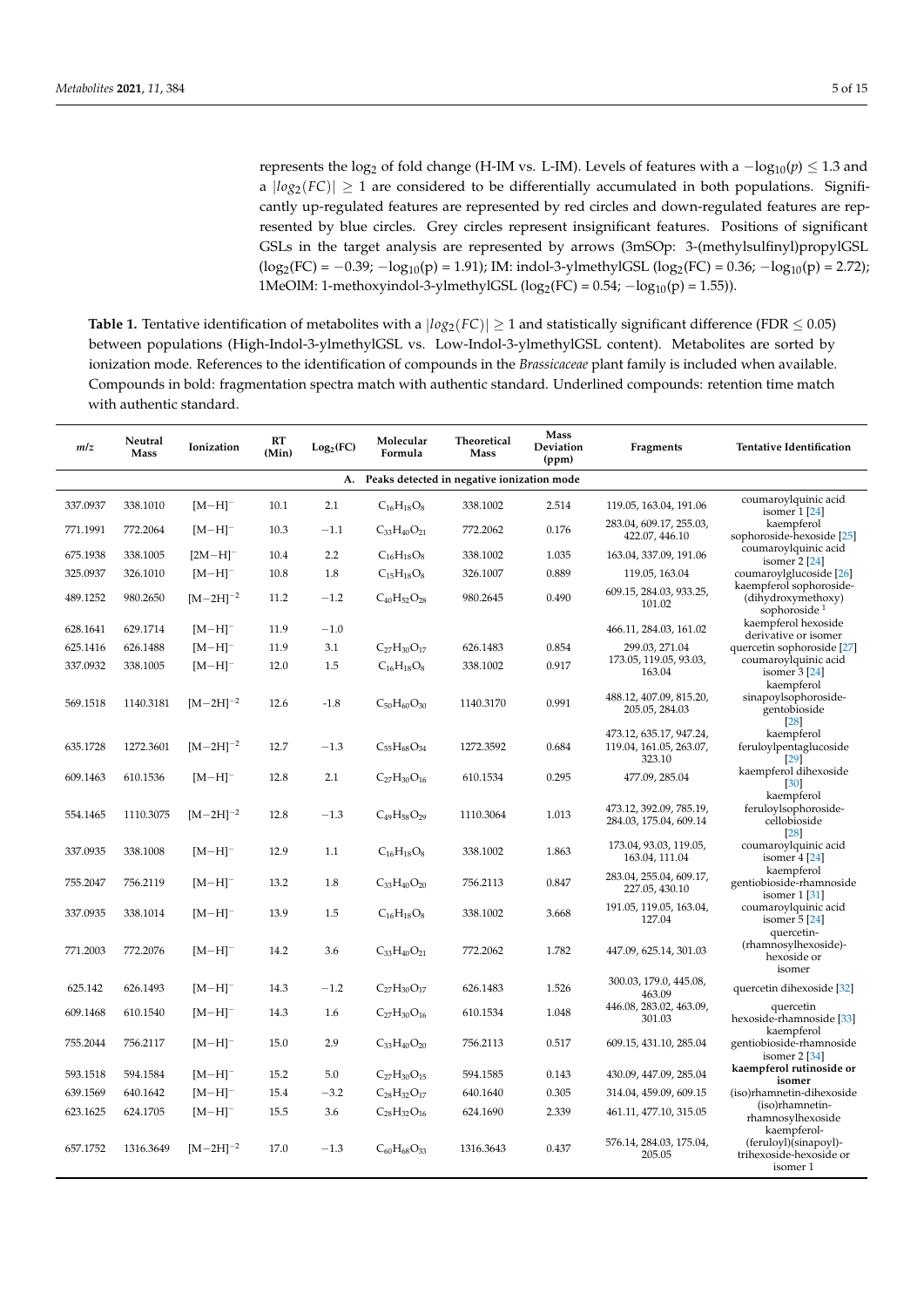| m/z                                          | Neutral<br>Mass                              | Ionization                                                           | RT<br>(Min)                  | Log <sub>2</sub> (FC)                | Molecular<br>Formula              | Theoretical<br>Mass                        | Mass<br>Deviation<br>(ppm) | Fragments                                          | <b>Tentative Identification</b>                                             |
|----------------------------------------------|----------------------------------------------|----------------------------------------------------------------------|------------------------------|--------------------------------------|-----------------------------------|--------------------------------------------|----------------------------|----------------------------------------------------|-----------------------------------------------------------------------------|
| 709.1998                                     | 710.2071                                     | $[M-H]$ <sup>-</sup>                                                 | 17.1                         | 1.6                                  | $C_{32}H_{38}O_{18}$              | 710.2058                                   | 1.816                      | 485.13, 161.03, 223.06,<br>179.04                  | kaempferol derivative or<br>isomer                                          |
| 657.1745                                     | 1316.3641                                    | $[M-2H]^{-2}$                                                        | 17.2                         | $-1.5$                               | $C_{60}H_{68}O_{33}$              | 1316.3643                                  | 0.141                      | 576.15, 284.03, 205.05,<br>175.04, 947.26          | kaempferol-<br>(feruloyl)(sinapoyl)-<br>trihexoside-hexoside or<br>isomer 2 |
| 415.1977                                     | 416.2050                                     | $[M-H]$ <sup>-</sup>                                                 | 17.6                         | 1.8                                  | $C_{20}H_{32}O_9$                 | 416.2046                                   | 0.781                      | 44.99, 71.02, 113.03,<br>101.02                    | nicotinic acid hexoside<br>derivative                                       |
| 709.4687<br>683.4655<br>683.4659<br>709.4807 | 710.4760<br>684.4728<br>684.4732<br>710.4880 | $[M-H]$ <sup>-</sup><br>$[M-H]^-$<br>$[M-H]$ <sup>-</sup><br>$[M-H]$ | 28.7<br>29.5<br>29.8<br>29.8 | $-1.8$<br>$-1.8$<br>$-2.1$<br>$-2.0$ |                                   |                                            |                            |                                                    |                                                                             |
|                                              |                                              |                                                                      |                              | В.                                   |                                   | Peaks detected in positive ionization mode |                            |                                                    |                                                                             |
| 110.0702                                     | 109.0629                                     | $[M+H]^+$                                                            | 0.8                          | 1.1                                  |                                   |                                            |                            | 47.77                                              |                                                                             |
| 190.0502                                     | 189.0431                                     | $[M+H]^+$                                                            | 9.7                          | $-1.5$                               | $C_{10}H_7NO_3$                   | 189.0426                                   | 2.412                      | 116.05, 162.05, 89.04,<br>144.04                   | kynurenic acid                                                              |
| 361.0893<br>147.0433                         | 360.0820<br>146.0360                         | $[M+H]^+$<br>$[M+H]^+$                                               | 10.1<br>10.1                 | 1.1<br>1.4                           | $C_9H_6O_2$                       | 146.0368                                   | 5.478                      | 147.05, 167.06, 91.05<br>65.04, 91.05              | feruloyl derivative<br>coumarin isomer $12$                                 |
| 449.1079                                     | 448.1006                                     | $[M+H]^+$                                                            | 10.2                         | $-1.2$                               | $C_{21}H_{20}O_{11}$              | 448.1006                                   | 0.036                      | 305.07, 287.05                                     | cyanidin-hexoside or<br>isomer                                              |
| 339.1074                                     | 338.1001                                     | $[M+H]^+$                                                            | 10.4                         | 1.2                                  | $C_{16}H_{18}O_8$                 | 338.1002                                   | 0.177                      | 147.04, 119.05, 91.05                              | coumaroylquinic acid<br>isomer $2[24]$                                      |
| 361.0894                                     | 360.0821                                     | $[M+H]^+$                                                            | 10.4                         | 1.1                                  |                                   |                                            |                            | 147.04, 167.05, 140.99,<br>91.05                   | feruloyl derivative                                                         |
| 803.2232                                     | 802.2160                                     | $[M+H]^+$                                                            | 11.4                         | $-2.5$                               | $C_{34}H_{42}O_{22}$              | 802.2168                                   | 1.022                      | 317.06, 479.12                                     | ophioglonol-dihexoside-<br>hexoside or<br>isomer 1                          |
| 147.0429                                     | 146.0356                                     | $[M+H]^+$                                                            | 12.1                         | 1.9                                  | $C_9H_6O_2$                       | 146.0368                                   | 8.217                      | 65.04, 91.05, 63.03,<br>55.05                      | coumarin isomer $22$                                                        |
| 773.2121                                     | 772.2049                                     | $[M+H]^+$                                                            | 12.6                         | 1.5                                  | $C_{33}H_{41}O_{21}$ <sup>+</sup> | 772.2062                                   | 1.740                      | 287.05, 303.05, 449.10                             | cvanidin<br>sophoroside-hexoside [35]                                       |
| 147.0440                                     | 146.0367                                     | $[M+H]^+$                                                            | 12.9                         | 1.7                                  | $C_9H_6O_2$                       | 146.0368                                   | 0.342                      | 91.05, 65.04, 53.04                                | coumarin isomer $32$                                                        |
| 803.2232                                     | 802.2160                                     | $[M+H]^+$                                                            | 13.1                         | $-2.5$                               | $C_{34}H_{42}O_{22}$              | 802.2168                                   | 1.022                      | 317.06, 85.03, 145.05,<br>479.12                   | ophioglonol-dihexoside-<br>hexoside or<br>isomer 2                          |
| 757.2173                                     | 756.2100                                     | $[M+H]^{+}$                                                          | 13.2                         | 2.5                                  | $C_{33}H_{40}O_{20}$              | 756.2113                                   | 1.744                      | 287.05, 85.03, 433.11,<br>145.05                   | cyanidin-<br>rhamnosylhexoside-<br>hexoside or<br>isomer 1                  |
| 949.2599                                     | 948.2527                                     | $[M+H]^+$                                                            | 13.4                         | 2.8                                  | $C_{43}H_{48}O_{24}$              | 948.2536                                   | 0.938                      | 177.05, 287.05, 339.10,<br>449.10                  | cyanidin-<br>(feruloyldihexoside)-<br>hexoside or<br>isomer                 |
| 233.1654                                     | 232.1581                                     | $[M+H]^+$                                                            | 13.5                         | 2.5                                  |                                   |                                            |                            |                                                    |                                                                             |
| 979.2703                                     | 978.2634                                     | $[M+H]^+$                                                            | 13.5                         | 3.1                                  | $C_{44}H_{51}O_{25}$ <sup>+</sup> | 978.2641                                   | 0.721                      | 287.05, 369.11, 449.11,<br>611.16                  | cyanidin-<br>(sinapoyldihexoside)-<br>hexoside or<br>isomer                 |
| 919.2493                                     | 918.2420                                     | $[M+H]^+$                                                            | 13.7                         | 3.1                                  | $C_{42}H_{46}O_{23}$              | 918.2430                                   | 1.040                      | 163.04, 287.05, 325.09,<br>307.08                  | cyanidin-<br>(coumaroyldihexoside)-<br>hexoside<br>$[36]$                   |
| 147.0393                                     | 146.0320                                     | $[M+H]^+$                                                            | 13.9                         | 1.3                                  |                                   |                                            |                            | 91.05, 65.04, 55.06,<br>53.04                      |                                                                             |
| 773.2127                                     | 772.2054                                     | $[M+H]^+$                                                            | 14.1                         | 3.6                                  | $C_{33}H_{40}O_{21}$              | 772.2062                                   | 1.080                      | 303.05, 85.03, 145.05,<br>287.05, 449.11           | delphinidin-rutinoside-<br>hexoside<br>$[36]$                               |
| 963.2752                                     | 962.2679                                     | $[M+H]^+$                                                            | 14.2                         | 2.5                                  | $C_{44}H_{51}O_{24}$ <sup>+</sup> | 962.2692                                   | 1.319                      | 287.05, 369.12, 433.11,<br>207.07                  | cyanidin-<br>(sinapoylhexoside)-<br>rhamnosylhexoside or<br>isomer          |
| 465.1027                                     | 464.0954                                     | $[M+H]^+$                                                            | 14.3                         | $-1.1$                               | $C_{21}H_{20}O_{12}$              | 464.0955                                   | 0.086                      | 303.05, 85.03, 127.04                              | delphinidin-hexoside<br>isomer $[37]$                                       |
| 611.1600                                     | 610.1527                                     | $[M+H]^+$                                                            | 14.3                         | 2.1                                  | $C_{27}H_{30}O_{16}$              | 610.1534                                   | 1.082                      | 303.05, 287.05, 85.03,<br>127.04, 449,11           | cyanidin-dihexoside or<br>isomer 1                                          |
| 633.2012                                     | 632.1940                                     | $[M+H]^+$                                                            | 14.4                         | 2.2                                  | $C_{27}H_{36}O_{17}$              | 632.1953                                   | 2.048                      | 147.04, 165.05, 127.04,<br>85.03, 309.10           | feruloyl derivative                                                         |
|                                              |                                              |                                                                      |                              |                                      |                                   |                                            |                            |                                                    | cyanidin-                                                                   |
| 933.2648                                     | 932.2575                                     | $[M+H]^+$                                                            | 14.5                         | 3.0                                  | $C_{43}H_{48}O_{23}$              | 932.2586                                   | 1.260                      | 177.05, 287.05, 339.11,<br>321, 10, 127.04, 433.11 | (feruloylhexoside)-<br>rhamnosylhexoside or<br>isomer                       |
| 903.2545                                     | 902.2472                                     | $[{\rm M+H}]^+$                                                      | 14.7                         | 3.2                                  | $C_{42}H_{47}O_{22}$ <sup>+</sup> | 902.2481                                   | 0.964                      | 147.04, 287.05, 309.10,<br>291.09, 433.11          | cyanidin-<br>(coumaroylhexoside)-<br>rhamnosylhexoside or<br>isomer         |

**Table 1.** *Cont.*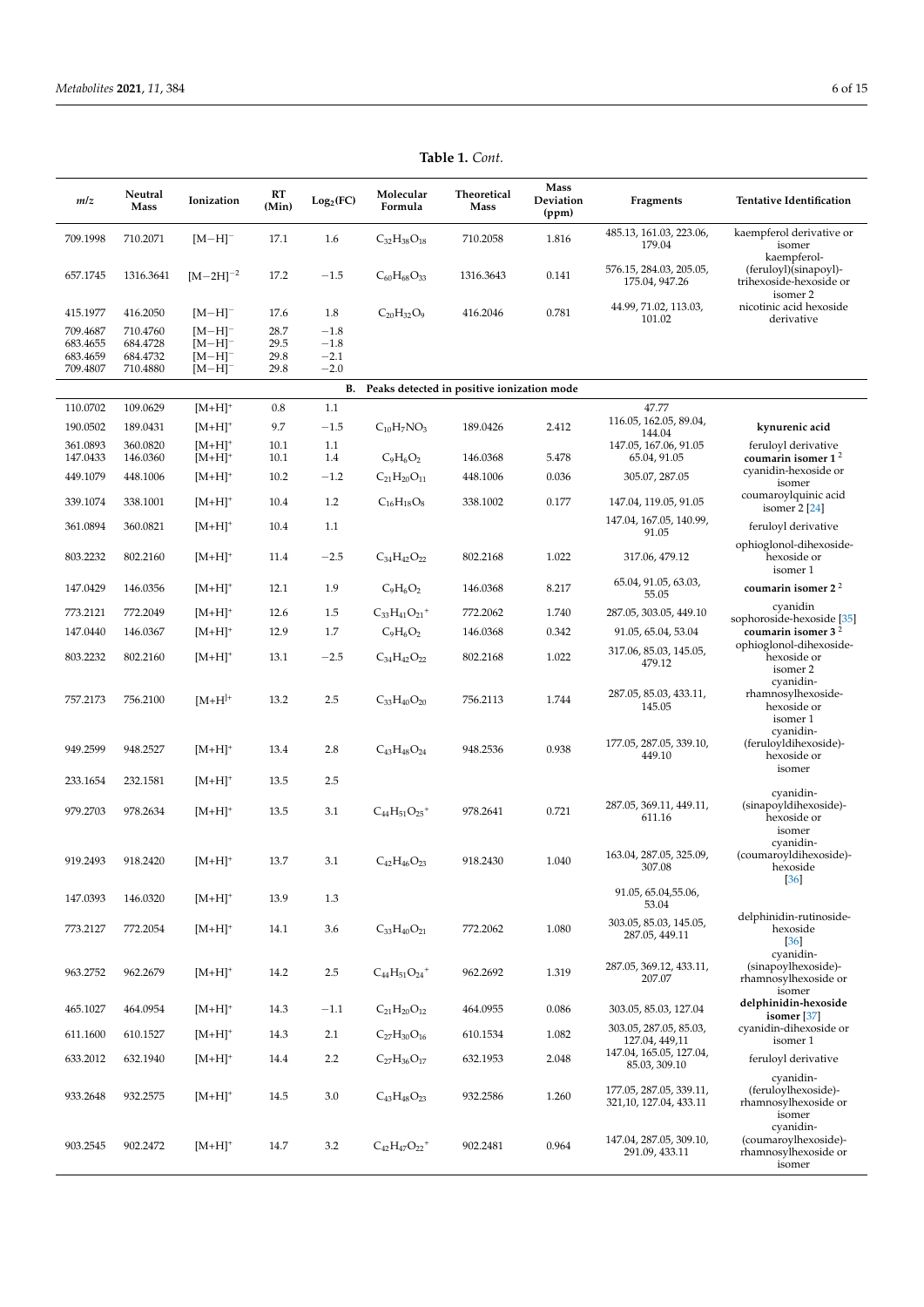<span id="page-6-0"></span>

| m/z      | Neutral<br><b>Mass</b> | Ionization | <b>RT</b><br>(Min) | Log <sub>2</sub> (FC) | Molecular<br>Formula  | Theoretical<br>Mass | <b>Mass</b><br>Deviation<br>(ppm) | Fragments                                       | <b>Tentative Identification</b>                            |
|----------|------------------------|------------|--------------------|-----------------------|-----------------------|---------------------|-----------------------------------|-------------------------------------------------|------------------------------------------------------------|
| 757.2172 | 756.2099               | $[M+H]^+$  | 15.0               | 3.2                   | $C_{33}H_{40}O_{20}$  | 756.2113            | 1.889                             | 287.05, 85.03, 127.04,<br>433.11                | cyanidin-<br>rhamnosylhexoside-<br>hexoside or<br>isomer 2 |
| 369.1184 | 368.1111               | $[M+H]^+$  | 15.0               | $-1.4$                | $C_{17}H_{20}O_9$     | 368.1107            | 0.964                             | 175.04, 207.07, 147.04                          | feruloyl quinic acid isomer<br>1 [24]                      |
| 611.1599 | 610.1526               | $[M+H]^+$  | 15.2               | $-1.5$                | $C_{27}H_{30}O_{16}$  | 610.1534            | 1.246                             | 287.05, 85.03, 127.04,<br>97.03.145.05          | cyanidin-dihexoside or<br>isomer 2                         |
| 394.1136 | 393.1063               | $[M+H]^+$  | 15.3               | $-1.1$                |                       |                     |                                   |                                                 |                                                            |
| 625.1752 | 624.1679               | $[M+H]^+$  | 15.5               | 4.0                   | $C_{28}H_{32}O_{16}$  | 624.1690            | 1.794                             | 317.07, 85.03, 303.05,<br>127.04, 97.03         | petunidin-<br>rhamnosylhexoside or<br>isomer               |
| 500.1758 | 499.1688               | $[M+H]^+$  | 15.8               | 1.6                   | $C_{22}H_{29}NO_{12}$ | 499.1690            | 0.459                             | 130.07, 85.03, 160.08,<br>307.10                | indolylacetyl dihexoside                                   |
| 468.1501 | 467.1428               | $[M+H]^+$  | 15.8               | 1.6                   |                       |                     |                                   |                                                 |                                                            |
| 369.1183 | 368.1110               | $[M+H]^+$  | 16.0               | $-1.1$                | $C_{17}H_{20}O_9$     | 368.1107            | 0.774                             | 175.04, 207.07, 147.04,<br>119.05               | feruloyl quinic acid isomer<br>2[24]                       |
| 517.1547 | 516.1474               | $[M+H]^+$  | 16.5               | 1.8                   | $C_{22}H_{28}O_{14}$  | 516.1479            | 0.903                             | 193.05, 161.02, 85.03,<br>127.04, 69.03, 97.03  | caffeoyl quinic acid<br>hexoside or isomer 1               |
| 517.1553 | 516.1479               | $[M+H]^+$  | 16.8               | 1.5                   | $C_{22}H_{28}O_{14}$  | 516.1479            | 0.038                             | 193.05, 161.02, 85.03,<br>127.04, 69.03, 97.03  | caffeoyl quinic acid<br>hexoside or isomer 2               |
| 393.1893 | 370.1997               | $[M+Na]^+$ | 17.6               | 2.1                   | $C_{19}H_{30}O_7$     | 370.1992            | 1.364                             |                                                 |                                                            |
| 457.2064 | 456.1995               | $[M+H]^+$  | 18.8               | 1.9                   | $C_{22}H_{32}O_{10}$  | 456.1996            | 0.175                             | 191.14, 147.11, 121.07,<br>93.07, 69.07, 209.16 |                                                            |

**Table 1.** *Cont.*

<sup>1</sup> Proposed chemical name based on exact mass and MS/MS fragmentation spectra (please see text and Figure [4b](#page-7-0) for more details). <sup>2</sup> The retention time of authentic coumaric acid standard was 17.7 min, different from all three detected isomers.

> When possible, a molecular formula was assigned to each metabolite based on the exact mass and the isotopic pattern. Tentative identification was performed based on the molecular formula and MS/MS fragmentation pattern. We were able to tentatively assign compound names to 52 out of 67 metabolites. The majority of these compounds are classified as phenolics (80%). Among them, 70% are classified as flavonoids (kaempferol, quercetin and anthocyanins derivates, including acyl flavonoids), 18% as chlorogenic acids (esters of hydroxycinnamic acids and quinic acid), 6% as hydroxycinnamic acids (ferulic acid and *p*-coumaric acid) and 6% as coumarins. Flavonoids were identified on the bases of the aglycone fragment (Figure [4a](#page-7-0)). Deviation of the aglycone *m*/*z* can be observed in some signals on Table [1](#page-6-0) (i.e., 285.04 or 284.03 on kaempferol glycosides) due to homolytic or heterolytic fragmentation. The homolytic fragmentation of flavonoid glycosides produces a radical aglycone ion [Y<sub>0</sub>−H]<sup>−•</sup> (*m*/*z* 284.03 for kaempferol), whereas the heterolytic fragmentation produces an aglycone fragment ion  $[Y_0]$ <sup>−</sup> (*m*/*z* 285.04 for kaempferol).

> We propose the tentatively identification of the ion at *m*/*z* 980.26 (RT: 11.2 min) as kaempferol-sophoroside-(dihydroxymethoxy)-sophoroside (Table [1\)](#page-6-0). The most abundant fragment of this compound corresponds to a kaempferol-sophoroside (*m*/*z* 609.15) (Figure [4b](#page-7-0)). The kaempferol aglycone was also confirmed by the presence of a peak at *m*/*z* 284.03. Identification of a kaempferol-3-*O*-sophoroside-7-*O*-sophoroside (*m/z* 934.25) was previously reported in *B. oleracea* [\[38\]](#page-13-7). The neutral loss of  $m/z$  371.11 (980.26  $\rightarrow$  609.15) may indicate the loss of an anhydrohexose attached to a dihydroxymethoxy cyclohexane. Finally, the neutral loss of  $m/z$  47.01 (980.26  $\rightarrow$  933.25), supports the hypothesis of the presence of a dihydroxymethoxy group. This is, however, just a proposed structure and a conclusive elucidation will require further analysis.

> Significant metabolites are evenly distributed between the groups of compounds with higher and lower concentration in the H-IM population compared to the L-IM population. The only exception is the group of coumarins that showed a higher concentration in the H-IM population. Aside from phenolics, we identified two compounds: kynurenic acid, a product of the kynurenine branch of tryptophan metabolism and an indolylacetyl dihexoside, a carbohydrate derivative.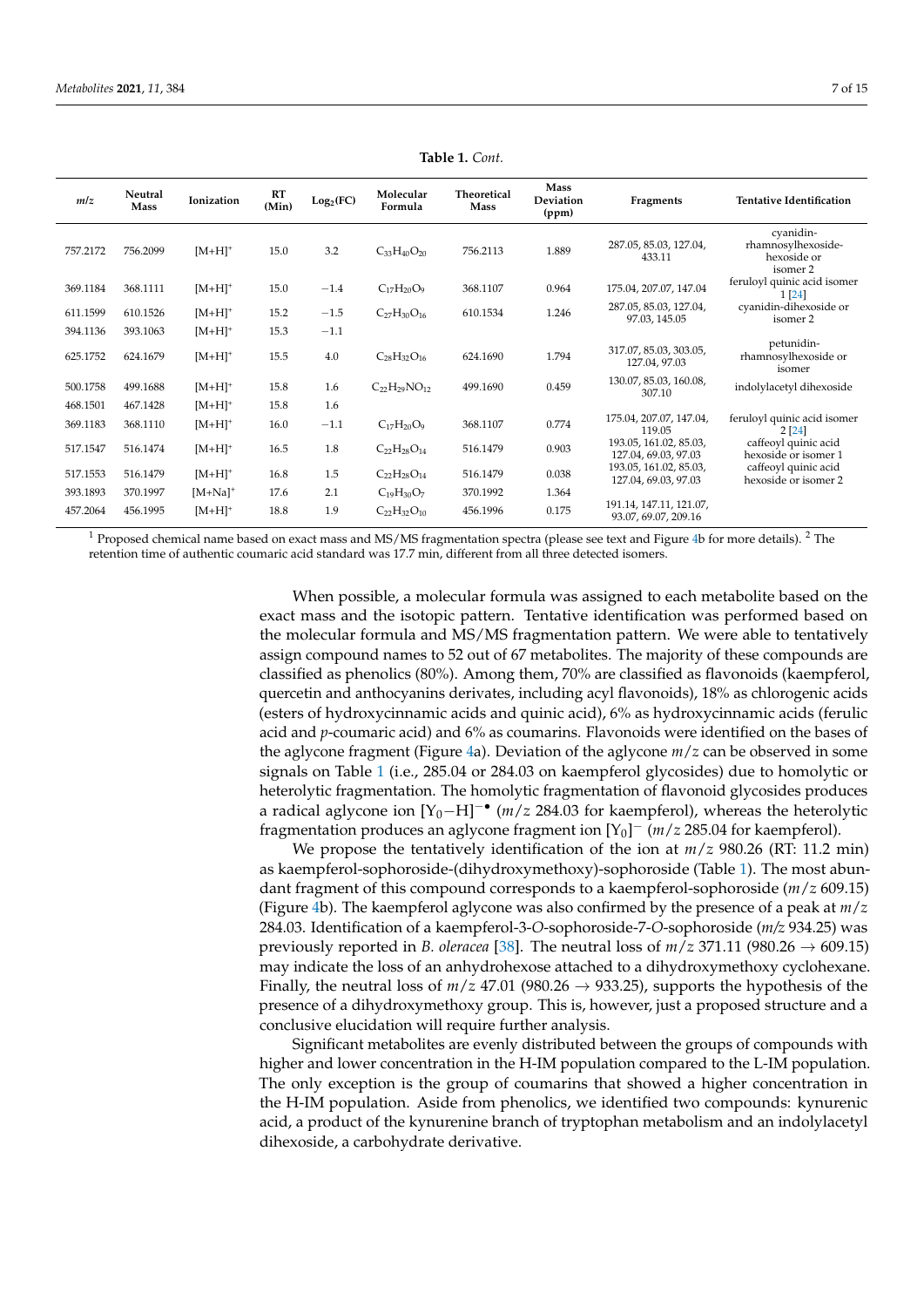<span id="page-7-0"></span>

sponding to aglycones of the different flavonoids identified in this work. The central structure corresponds to the basic skeleton of flavonoids. The mass of each flavonoid aglycone is reported in brackets. (b) Proposed structure for the  $m/z$  980.2649. Dot lines indicate the hypothetical pattern of Proposed structure for the *m*/*z* 980.2649. Dot lines indicate the hypothetical pattern of fragmentation of the proposed molecule based on the experimental MS/MS mass spectrum obtained. fragmentation of the proposed molecule based on the experimental MS/MS mass spectrum obtained. **Figure 4.** Identification of flavonoids based on MS/MS fragmentation patterns. (**a**) Ions corre-

#### **3. Discussion**

**3. Discussion** Changes on the metabolome allow plants to adapt to fluctuations in the environmental conditions. The accumulation of specific metabolites, especially those with antioxidant properties, act as a metabolic buffer under stressful conditions. It has been demonstrated that different environmental and cultivation conditions modify the profile and content of GSLs in *Brassica* crops [\[39,](#page-13-8)[40\]](#page-13-9). In general terms, abiotic stresses tend to increase the content of GSLs in these plants, suggesting that GSLs may play a role on plant adaptation to different environments. However, the direct role of these compounds in plant adaptation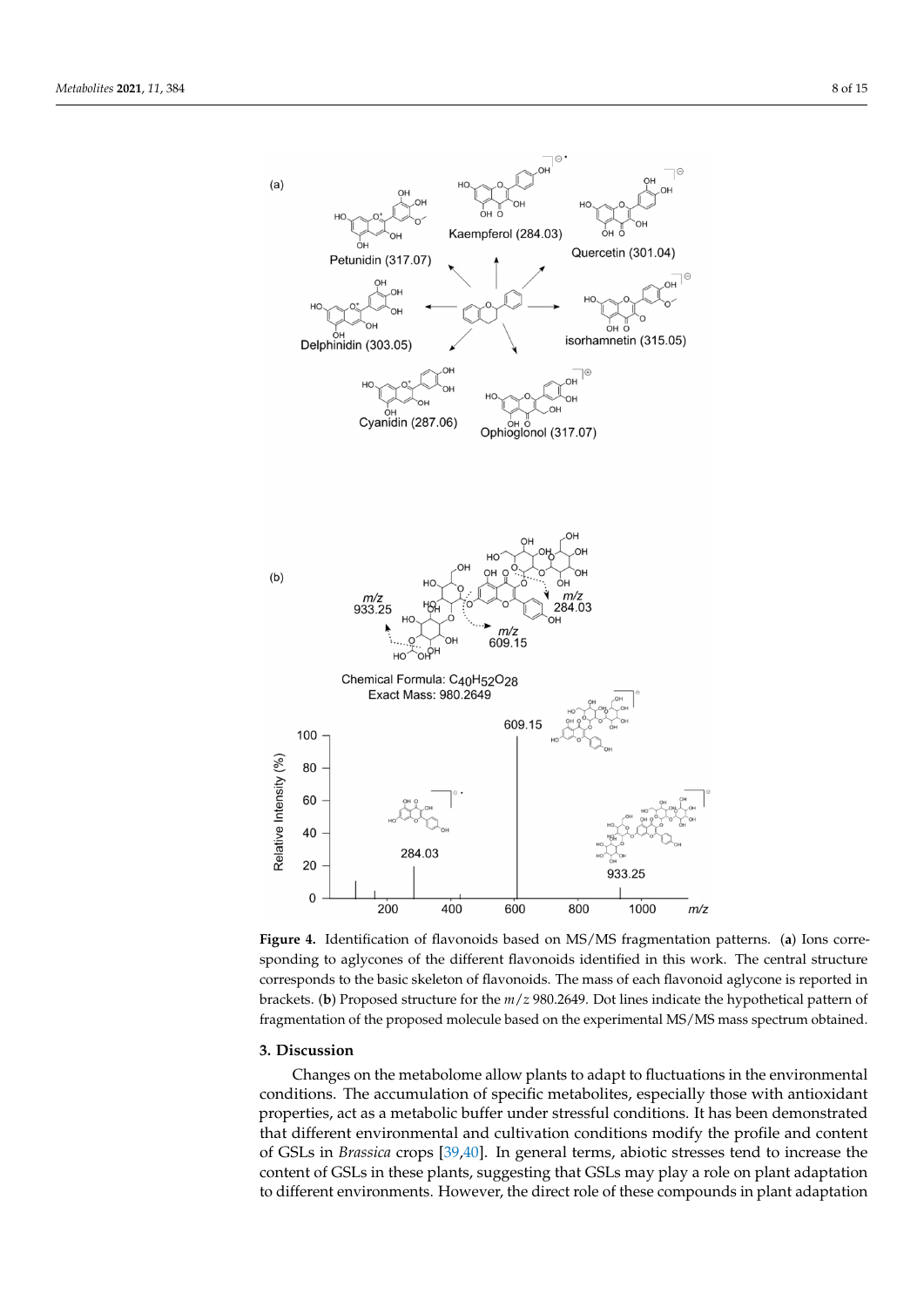has yet to be addressed. In this work we used two divergently selection populations (H-IM and L-IM) to study that possible role.

Our results may indicate that the leaf productivity of *Brassica* crops could be directly or indirectly affected by IM content and that this effect is stable across different environments. We observed a higher yield in the H-IM population in the various experimental locations from southern Spain to northern Norway. To the best of our knowledge this is the first time that the possible role of the IM has been studied directly in relation to local adaptation. Interestingly, both populations barely differ in the amount of other GSLs, so differences in yield could be attributed to a great degree to the accumulation of IM. However, it is plausible that a higher accumulation of IM after three cycles of divergent selection may also produce a reorganization of the plant metabolome, that could contribute to increased plant adaptability.

To study the extent of potential metabolome reorganization we performed an untargeted metabolomics analysis. Extraction conditions (80% MeOH), chromatographic setup (reverse-phase UPLC) and ionization interface (ESI) used in our analysis allowed for detection of a wide range of polar and mid-polar metabolites, but with a lack of information about highly polar (elute with the dead volume of the chromatography system) or apolar compounds. With this limitation in mind, our analysis indicate that divergent selection mainly affected phenolic biosynthetic pathways. More than 80% of the metabolites identified were phenols. Previous studies have reported a simultaneous increase of IM and total phenols in various crucifers (*Isatis canescens*, *B. oleracea* var. *italica*, or *B. rapa* ssp. *rapa*) [\[41–](#page-13-10)[43\]](#page-13-11). However, our study represents the first example of a possible relationship between higher IM content and higher phenolic compound content in kale.

Phenolic compounds constitute a complex group of secondary metabolites that are widespread in the plant kingdom. They have allelopathic, antimicrobial and antioxidant activity in plants [\[44](#page-13-12)[–46\]](#page-13-13) and can be precursors of other secondary metabolites (e.g., hydroxycinnamic acids are precursor of lignin) [\[47\]](#page-13-14). It is not surprising that most of the phenolics we identified were flavonoids given that they are the most prominent phenolics in *Brassica* species [\[24\]](#page-12-18). Severe stress conditions activate the biosynthesis of flavonoids, which in turn act as an antioxidant system preventing cellular damage. It may be hypothesized that the high levels of IM, a stress-promoted molecule, are perceived by the plant as an indicator of stressful conditions, resulting in the activation of flavonoid biosynthesis. Based on our agronomic results, this is unlikely since plants with an imbalanced defensive response show lower growth rates [\[48,](#page-13-15)[49\]](#page-13-16). Some authors suggest a direct or indirect role of flavonoids as growth regulators. Grandmaison et al. [\[50\]](#page-13-17) reported that flavonoids can regulate cell development by interaction with nuclear proteins. Supporting this idea, Saslowsky et al. [\[51\]](#page-13-18) demonstrate that the end products of flavonoid biosynthesis are located in the cytoplasm and the nuclei of the tip cells of *Arabidopsis* roots where they can interact with auxin biosynthesis. In vitro analysis shows that in both subcellular compartments, cytoplasmic and nuclear, flavonoids can also interact with actin, regulating its polymerization [\[52\]](#page-13-19). This interaction is structure dependent, with flavonols acting as inhibitors and flavanes as stimulators of actin polymerization [\[52\]](#page-13-19).

We tentatively identified several derivatives of flavonol (quercetin, kaempferol, (iso) rhamnetin) and anthocyanin (cyanidin, petunidin and delphinidin) that accumulated differentially in the H-IM and L-IM populations. Only cyanidin glycosides, along with the group of coumarins, accumulate in a higher extent in the H-IM than in the L-IM population. Curiously, these two groups of compounds have been reported to inhibit plant development [\[53](#page-13-20)[,54\]](#page-13-21), so further studies will be necessary to elucidate the role of these compounds in kale growth.

#### **4. Materials and Methods**

#### *4.1. Plant Populations*

Two divergently selected kale populations, one with high (H-IM) and one with low (L-IM) IM content, were used in this study. These two populations were selected from a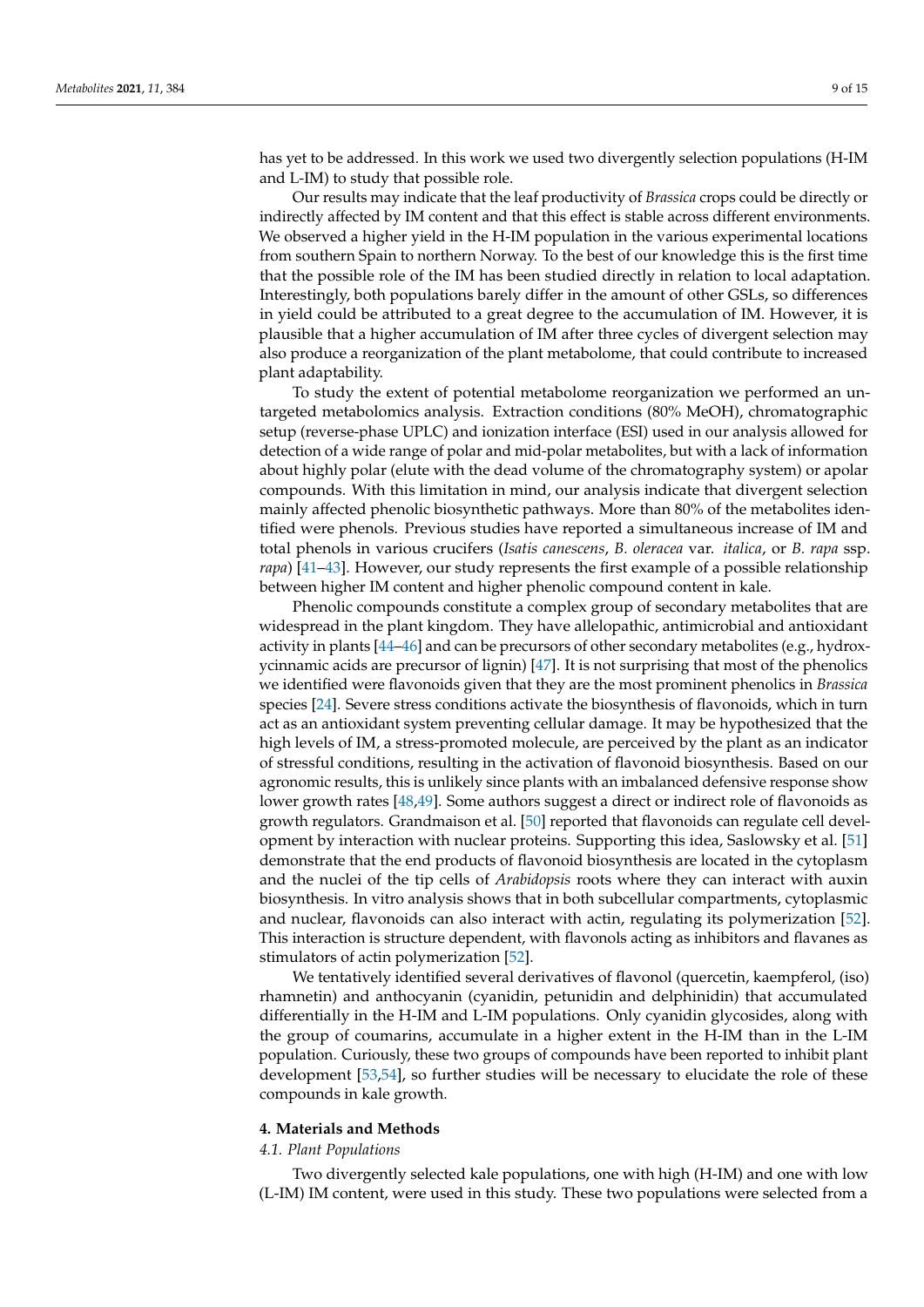local Spanish population (MBG-BRS0062), kept at the *Brassica* germplasm bank at Misión Biológica de Galicia (MBG-CSIC) (Pontevedra, Spain). These populations had been subjected to three selection cycles (details explained in Sotelo et al.) [\[21\]](#page-12-15).

#### *4.2. Growing Conditions and Locations*

Kale seeds (H-IM and L-IM) were sown in multipot-trays in a greenhouse. At the 5–6 leaf stage, plants (50 plants/plot) were transplanted into fields in a randomized block design with two replications. Evaluations were performed during the growing season of 2017 in five locations: Pontevedra (PO) (Spain;  $42^{\circ}26'$  N,  $8^{\circ}38'$  W), Badajoz (BA) (Spain; 38°53′ N, 6°51′ W), Córdoba (CO) (Spain; 37°53′ N, 4°42′ W), Göttingen (GO) (Germany; 51°32′ N, 9°54′′ E) and Tromsø (TR) (Norway; 69°40′ N, 18°56′ E). Transplantation and harvest were carried out on 2 April and 26 September (PO), 24 March and 26 September (BA), 5 April and 29 September (CO), 14 June and 31 August (TR) and 16 May and 5 September (GO), respectively. Cultivation operations, fertilization and weed control were carried out according to local practices and crop requirements.

#### *4.3. Agronomic Parameters*

Fresh weight was quantified using twenty-five fully developed leaves (7th-8th leaf from the apex) from each plot, harvested randomly. The same leaves were subsequently dried at 70 ◦C until a constant weight was reached to record the dry mass. Plant height was measured from the soil surface to the base of the upper leaf in 10 plants from each plot.

#### *4.4. Biochemical Analysis*

For GSLs and non-targeted metabolomics analyses, the 4th leaf from the apex of 15 plants/plot were collected in liquid nitrogen and stored at −80 ◦C until freeze-dried in a lyophilizer (GAMMA 2-16 LSC plus; Christ, Osterode am Harz, Germany). Samples were mechanically milled to a fine powder in a grinder (Janke and Kunkel A10 mill; IKA-LabortechnikStaufen, Staufen, Germany) before metabolite extraction.

#### 4.4.1. GSLs Analysis

The analysis of the GSL-profiles in the samples was carried out following the methodology described by [\[55\]](#page-13-22), with some modifications. Twelve milligrams of freeze-dried kale powder was mixed with 400 µL 70 % ( $v/v$ ) methanol preheated to 70 °C, 10 µL of PbAc (0.3 M) and 120 µL of ultra-pure water preheated to 70 °C. Before, 20 µL of glucotropaeolin was added as an internal standard. The tubes were shaken in a Microplate incubator (Model OVAN Orbital Midi; OVAN, Badalona, Spain) at 250 rpm for one hour and centrifuged at 3700 rpm for 12 min. Subsequently,  $400 \mu L$  of the glucosinolate extracts was pipetted into an ion-exchange column with Sephadex DEAE-A25 (Sigma-Aldrich, St. Louis, MO, USA). Desulphation was carried out by adding purified sulphatase (E.C. 3.1.6.1, type H-1 from Helix pomatia) (Sigma-Aldrich, St. Louis, MO, USA) solution. Finally, the desulphated GSLs were diluted in 200  $\mu$ L of ultra-pure water and 200  $\mu$ L of 70% methanol and kept frozen for further analyzes.

The chromatographic analyses were carried out on an Ultra-High-Performance Liquid Chromatograph (UHPLC Nexera LC-30AD; Shimadzu, Kyoto, Japan) equipped with a Nexera SIL-30AC injector (Shimadzu, Kyoto, Japan) and one SPDM20A UV/VIS photodiode array detector (Shimadzu, Kyoto, Japan). The UHPLC column was an X Select <sup>®</sup>HSS T3 (2.5µm particle size, 2.1  $\times$  100 mm i.d.) from Waters (Waters Corporation, Milford, MA, USA) protected with a VanGuard pre-column. The oven temperature was set at 35 ◦C. GSLs were quantified at 229 nm and were separated by using the following method in aqueous acetonitrile, with a flow of 0.5 mL min<sup>-1</sup>: 1.5 min at 100% H<sub>2</sub>O, an 11 min gradient from 5% to 25%  $(v/v)$  acetonitrile, 1.5 min at 25%  $(v/v)$  acetonitrile, a minute gradient from 25% to 0%  $(v/v)$  acetonitrile and a final 3 min at 100% H<sub>2</sub>O. Specific GSLs were identified by comparing retention times and UV spectra with standards. GSLs standards were purchase from Phytoplan (Diehm & Neuberger GmbH, Heidelberg,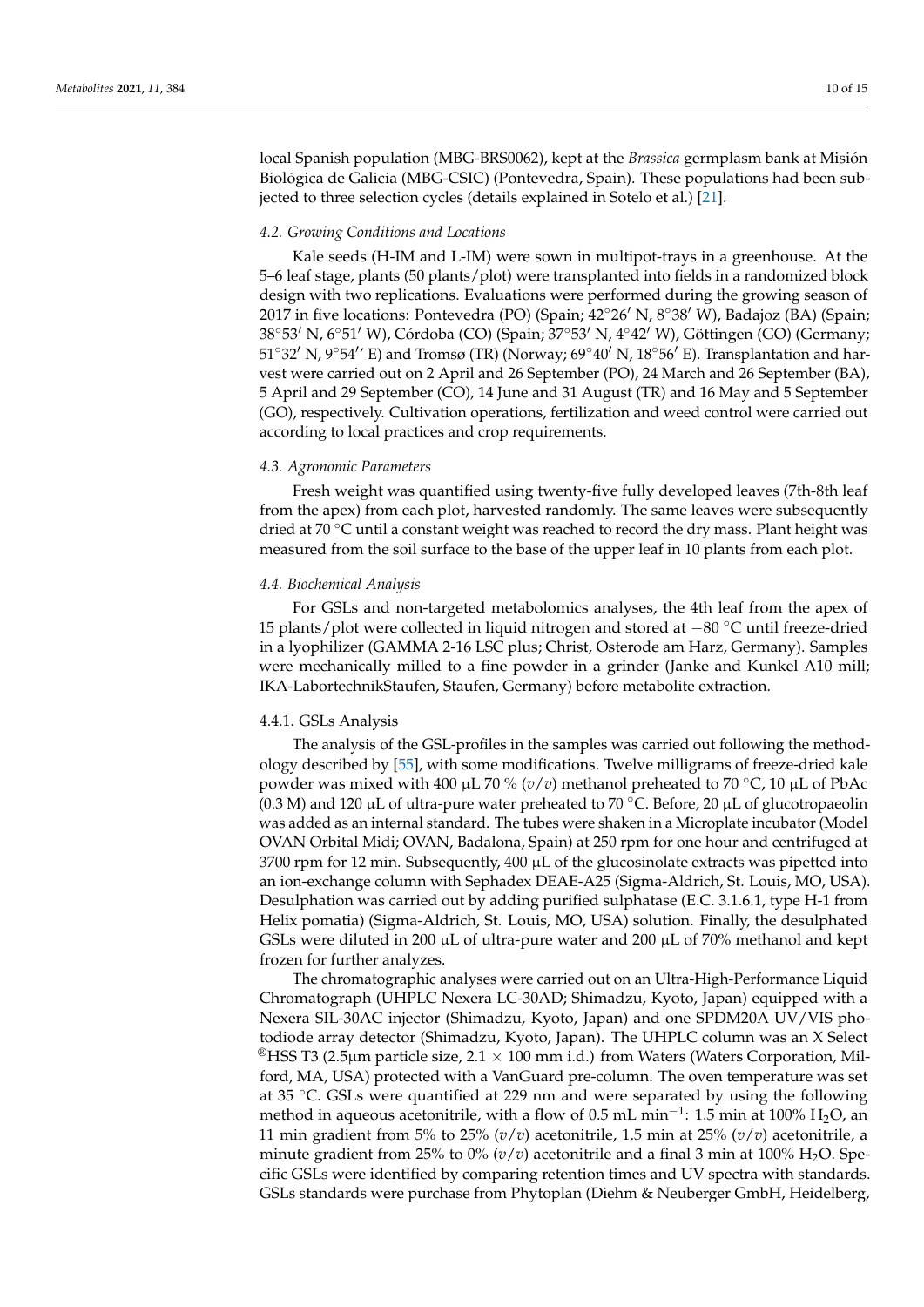Germany). Calibration equations were made with at least five data points, from 0.08 to 1.3 nmol for 3mSOp (y =  $8.16 \times 10^{-6}$  x; R<sup>2</sup> = 0.99), from 0.10 to 1.56 nmol for 2-propenyl  $(y = 1.06 \times 10^{-5} \text{ x}; \text{R}^2 = 1.00)$ , from 0.07 to 1.19 nmol for IM  $(y = 3.42 \times 10^{-6} \text{ x}; \text{R}^2 = 1.00)$ , from 0.07 to 1.09 nmol for 4MeOIM (y = 2.98  $\times$  1.0<sup>-6</sup> x; R<sup>2</sup> = 0.99) and from 0.07 to 1.09 nmol for 1MeOIM (y =  $1.5 \times 10^{-6}$  x; R<sup>2</sup> = 1.00). The standard curve of IM was used to quantify the amount of 4HOIM using a response factor of 1.

#### 4.4.2. Metabolomic Analysis

Freeze-dried powder (50 mg) was dissolved in 500 mL of 80% aqueous methanol and then sonicated for 15 min. After centrifugation for 10 min (16,000 $\times$  *g*, at room temperature), the extract was filtered through a 0.20 µm micropore PTFE membrane and placed in vials for further analysis. For metabolomic composition analysis we used ultra–performance liquid chromatography coupled with electrospray ionization quadrupole (Thermo Dionex Ultimate 3000 LC; Thermo Fisher Scientific, Waltham, MA, USA) time–of–flight mass spectrometry (UPLC–Q–TOF–MS/MS) (Bruker Compact™) with a heated electrospray ionization (ESI) source. Chromatographic separation was performed in an Intensity Solo 2 C18 column (2.1× 100 mm 1.7 µm pore size; Bruker Daltonics, Billerica, MA, USA) using a binary gradient solvent mode consisting of 0.1% formic acid in water (solvent A) and acetonitrile (solvent B). The following gradient was used: 3 % B (0-4 min), from 3% to 25 % B (4–16 min), from 25 to 80% B (16–25min), from 80 to 100% B (25–30 min), hold 100% B until 32 min, from 100% to 3% B (32–33 min), hold 3% B until 36 min. The injection volume was 5 µL, the flow rate was established at 0.4 mL/min and column temperature was controlled at 35 ◦C. MS analysis was operated in spectra acquisition range from 50 to 1200 *m/z*. Both polarities  $(\pm)$  of ESI mode were used under the following specific conditions: gas flow 9 L/min, nebulizer pressure 38 psi, dry gas 9 L/min, and dry temperature 220 ◦C. Capillary and end plate offset were set to 4500 and 500 V, respectively. The instrument was calibrated externally with a calibration solution of 1mM sodium formate/acetate in iPrOH/H2O 50/50 with 0.2% formic acid directly infused to the source. Before sample injections, LC-qTOF system stability was tested by three consecutive injections of chloramphenicol (ESI–mode; ∆RT= 0.02 min; ∆*m*/*z* = 0.002) and triphenyl phosphate (ESI + mode; ∆RT = 0.02 min; ∆*m*/*z* = 0.001). The calibration solution was injected at the beginning of each run and all the spectra were calibrated prior to statistical analysis. MS/MS analysis was performed based on the previously determined accurate mass and RT and fragmented by using different collision energy ramps to cover a range from 15 to 50 eV. The algorithm T–Rex 3D from the MetaboScape 4.0 software (Bruker Daltonics, Billerica, MA, USA) was used for peak alignment and detection.

#### 4.4.3. Statistical Analysis

Parametric statistical analysis was performed using the GLM procedure of SAS 9.4 (SAS Institute Inc., Cary, NC, USA) for agronomic traits and GSLs content. Populations were considered fixed effects and locations were considered random effects. A post hoc ANOVA analysis was performed using the Fisher's protected least significant difference (LSD) at  $p \leq 0.05$ .

Statistical analysis of metabolomic data was performed using the web-based software Metaboanalyst [\[56\]](#page-13-23). In order to remove non-informative variables, data were filtered using the interquantile range filter (IQR). Moreover, Pareto variance scaling was used to remove the offsets and adjust the importance of high- and low-abundance ions to an equal level. The resulting three-dimensional matrix (peak indices, samples and variables) was further subjected to statistical analysis. Univariate analysis (one-way ANOVA) with a  $p$  value  $\leq 0.05$  was carried out to find differentially expressed metabolites. Using the Volcano Plot (VP) approach, which measure differentially accumulated metabolites based on *t*-statistics and fold changes simultaneously, we also highlighted the metabolites with a  $|\text{log}_2(\text{FC})| \ge 1$  and statistically significant difference (FDR  $\le 0.05$ ) between populations.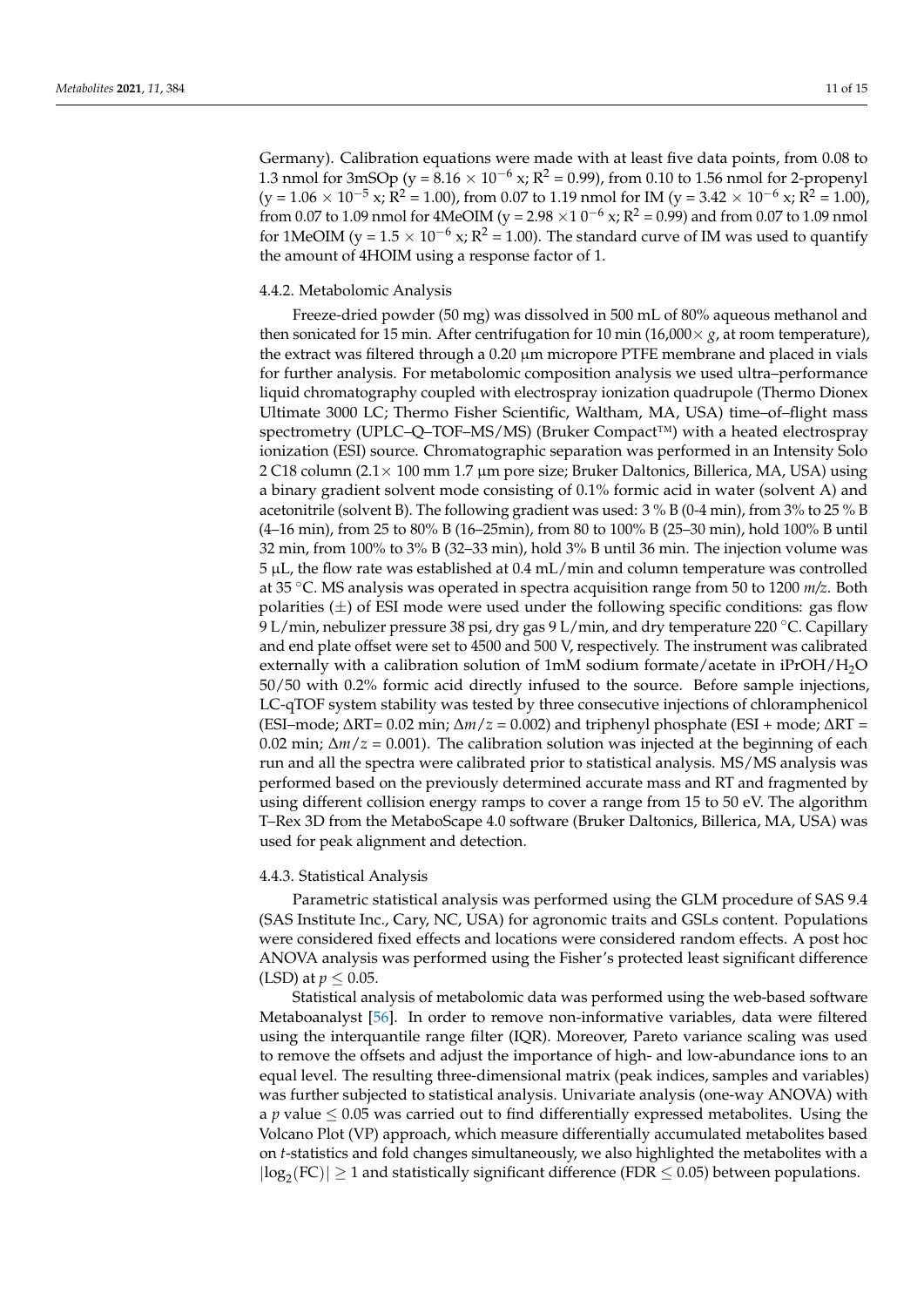#### 4.4.4. Tentative Metabolite Identification

Tentative compound identification was performed using accurate mass metabolites reported in different publicly available databases such as METLIN, KEGG, Pubchem, HMDB and Plant Metabolic Network. Additionally, further partial identification of the most significant metabolites was made by comparison of MS/MS fragmentation patterns against reference compounds found in previously mentioned databases and bibliography on plants of the *Brassicaceae* family.

#### **5. Conclusions**

We reported a higher yield of H-IM populations of kale across different environments compared to L-IM populations indicating a potentially greater adaptive capacity of the H-IM populations to varied contexts, as measured by a higher production of foliar biomass. The GSL profiles analysis showed a higher content in indole GSLs in H-IM populations, previously described secondary metabolites which are thought to impart higher tolerance to abiotic stresses such as salinity [\[57\]](#page-13-24) or drought [\[58\]](#page-14-0). The H-IM populations of kale had higher concentrations of compounds, which tentatively can be predicted to have antioxidant potential that may contribute to tolerance of abiotic stresses by reducing the generation of reactive oxygen species [\[59\]](#page-14-1). The high indole GSL content and the accumulation of other secondary metabolites may give the H-IM populations of kale an improved adaptive capacity under varied environmental conditions, which may be responsible for an observed higher yield of the high indole GSL population.

**Supplementary Materials:** The following are available online at [https://www.mdpi.com/article/](https://www.mdpi.com/article/10.3390/metabo11060384/s1) [10.3390/metabo11060384/s1,](https://www.mdpi.com/article/10.3390/metabo11060384/s1) Table S1: ANOVA analysis of agronomic parameters in two populations of kale from divergently selected populations with varied indol-3-ylmethylGSL (IM) content (H-IM: High IM content; L-IM: Low IM content), Table S2: ANOVA analysis of glucosinolates GSL content in two populations of kale from divergently selected populations with varied in-dol-3-ylmethylGSL (IM) content (H-IM: High IM content; L-IM: Low IM content). 3mSOp (3-(methylsulfinyl)propylGSL), 2-propenylGSL, IM (indol-3-ylmethylGSL), 4HOIM (hydroxyin-dol-3-ylmethylGSL), 4MeOIM (4 methoxyindol-3-ylmethylGSL), 1MeOIM (1-methoxyindol-3-ylmethylGSL).

**Author Contributions:** V.M.R. and P.V. conceived and designed the experiments and performed metabolomics analysis. J.P. analyzed the data and wrote the manuscript. V.M.R., P.V., A.d.H., T.J.J., A.C.M., C.M., J.A.B.M. and E.O. performed field experiments. All authors have read and agreed to the published version of the manuscript.

**Funding:** This research and APC was funded by the Ministry of Science and Innovation, of the Government of Spain, grant number RTI2018-096591-B-I00.

**Institutional Review Board Statement:** Not applicable.

**Informed Consent Statement:** Not applicable.

**Data Availability Statement:** The datasets generated during the current study are available from the corresponding author on reasonable request.

**Conflicts of Interest:** The authors declare no conflict of interest.

#### **References**

- <span id="page-11-0"></span>1. Francisco, M.; Tortosa, M.; Martínez-Ballesta, M.D.; Velasco, P.; García-Viguera, C.; Moreno, D.A. Nutritional and phytochemical value of *Brassica* crops from the agri-food perspective. *Ann. Appl. Biol.* **2017**, *170*, 273–285. [\[CrossRef\]](http://doi.org/10.1111/aab.12318)
- <span id="page-11-1"></span>2. Šamec, D.; Urli´c, B.; Salopek-Sondi, B. Kale (*Brassica oleracea* var. *acephala*) as a superfood: Review of the scientific evidence behind the statement. *Crit. Rev. Food Sci. Nutr.* **2019**, *59*, 2411–2422.
- <span id="page-11-2"></span>3. Cartea, M.E.; Velasco, P. Glucosinolates in *Brassica* foods: Bioavailability in food and significance for human health. *Phytochem. Rev.* **2008**, *7*, 213–229. [\[CrossRef\]](http://doi.org/10.1007/s11101-007-9072-2)
- <span id="page-11-3"></span>4. Poveda, J. Glucosinolates profile of *Arabidopsis thaliana* modified root colonization of *Trichoderma* species. *Biol. Control* **2021**, *155*, 104522. [\[CrossRef\]](http://doi.org/10.1016/j.biocontrol.2020.104522)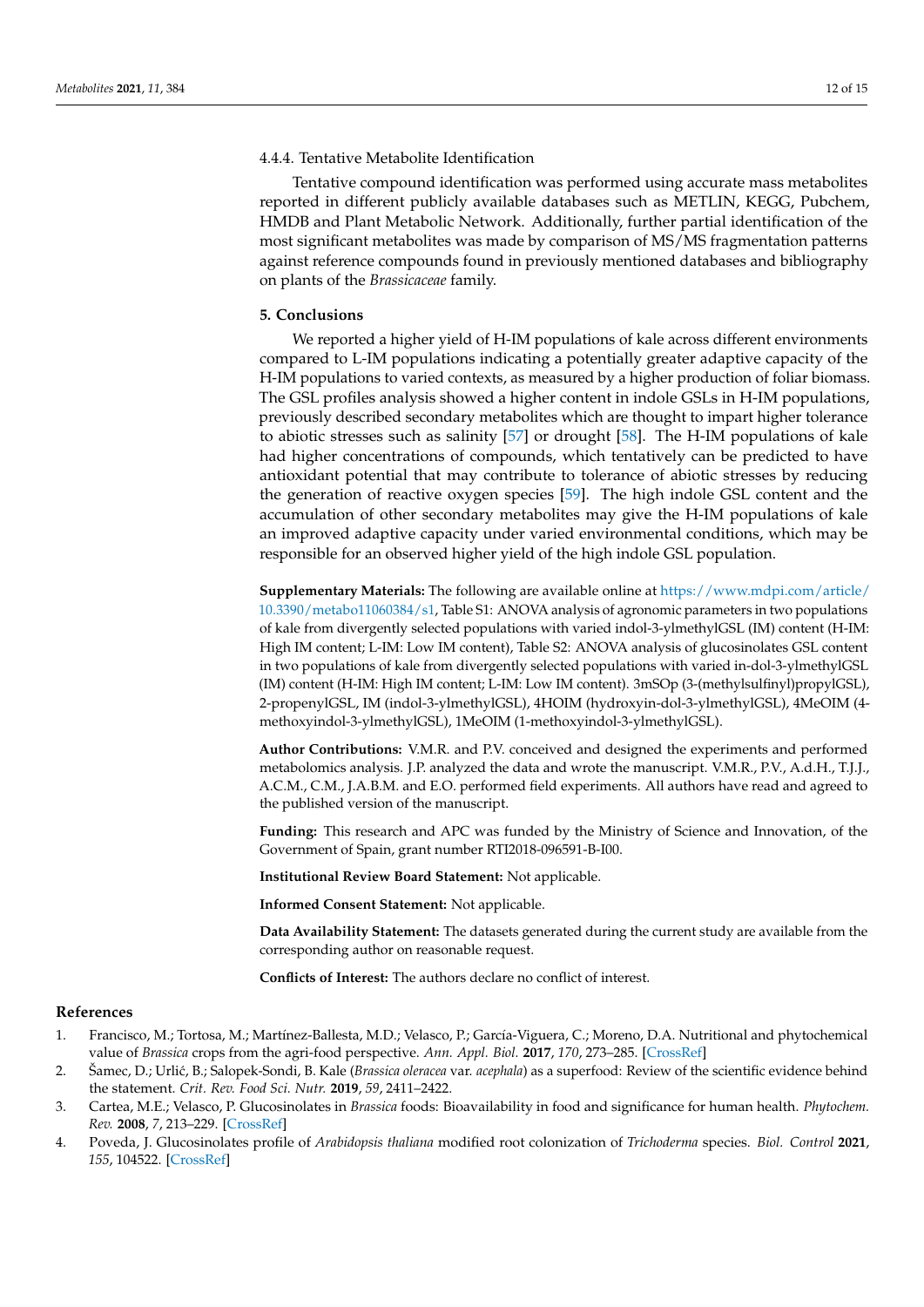- <span id="page-12-0"></span>5. Falk, K.L.; Kästner, J.; Bodenhausen, N.; Schramm, K.; Paetz, C.; Vassão, D.G.; Reichelt, M.; von Knorre, D.; Bergelson, J.; Erb, M.; et al. The role of glucosinolates and the jasmonic acid pathway in resistance of *Arabidopsis thaliana* against molluscan herbivores. *Mol. Ecol.* **2014**, *23*, 1188–1203. [\[CrossRef\]](http://doi.org/10.1111/mec.12610) [\[PubMed\]](http://www.ncbi.nlm.nih.gov/pubmed/24313595)
- <span id="page-12-1"></span>6. Saladino, F.; Bordin, K.; Luciano, F.B.; Franzón, M.F.; Mañes, J.; Meca, G. *Antimicrobial Activity of the Glucosinolates BT-Glucosinolates*; Mérillon, J.-M., Ramawat, K.G., Eds.; Springer International Publishing: Cham, Switzerland, 2017; pp. 249–274, ISBN 978-3-319-25462-3.
- <span id="page-12-2"></span>7. Poveda, J.; Eugui, D.; Velasco, P. Natural control of plant pathogens through glucosinolates: An effective strategy against fungi and oomycetes. *Phytochem. Rev.* **2020**, *19*, 1045–1059. [\[CrossRef\]](http://doi.org/10.1007/s11101-020-09699-0)
- <span id="page-12-3"></span>8. Jeschke, V.; Kearney, E.E.; Schramm, K.; Kunert, G.; Shekhov, A.; Gershenzon, J.; Vassão, D.G. How Glucosinolates affect generalist lepidopteran larvae: Growth, development and glucosinolate metabolism. *Front. Plant Sci.* **2017**, *8*, 1995. [\[CrossRef\]](http://doi.org/10.3389/fpls.2017.01995) [\[PubMed\]](http://www.ncbi.nlm.nih.gov/pubmed/29209354)
- <span id="page-12-4"></span>9. Knauer, A.C.; Schiestl, F.P. The effect of pollinators and herbivores on selection for floral signals: A case study in *Brassica rapa*. *Evol. Ecol.* **2017**, *31*, 285–304. [\[CrossRef\]](http://doi.org/10.1007/s10682-016-9878-8)
- <span id="page-12-5"></span>10. Bradburne, R.P.; Mithen, R. Glucosinolate genetics and the attraction of the aphid parasitoid *Diaeretiella rapae* to *Brassica*. *Proc. Biol. Sci.* **2000**, *267*, 89–95. [\[CrossRef\]](http://doi.org/10.1098/rspb.2000.0971)
- <span id="page-12-6"></span>11. Van Loon, J.J.A.; Schoonhoven, L.M. Specialist deterrent chemoreceptors enable *Pieris* caterpillars to discriminate between chemically different deterrents. *Entomol. Exp. Appl.* **1999**, *91*, 29–35. [\[CrossRef\]](http://doi.org/10.1046/j.1570-7458.1999.00463.x)
- <span id="page-12-7"></span>12. Jensen, L.; Jepsen, H.; Halkier, B.; Kliebenstein, D.; Burow, M. Natural variation in cross-talk between glucosinolates and onset of flowering in Arabidopsis. *Front. Plant Sci.* **2015**, *6*, 697. [\[CrossRef\]](http://doi.org/10.3389/fpls.2015.00697)
- 13. Vik, D.; Mitarai, N.; Wulff, N.; Halkier, B.A.; Burow, M. Dynamic modeling of indole glucosinolate hydrolysis and its impact on auxin signaling. *Front. Plant Sci.* **2018**, *9*, 550. [\[CrossRef\]](http://doi.org/10.3389/fpls.2018.00550)
- <span id="page-12-8"></span>14. Hossain, M.S.; Ye, W.; Hossain, M.A.; Okuma, E.; Uraji, M.; Nakamura, Y.; Mori, I.C.; Murata, Y. Glucosinolate degradation products, isothiocyanates, nitriles, and thiocyanates, induce stomatal closure accompanied by peroxidase-mediated reactive oxygen species production in *Arabidopsis thaliana*. *Biosci. Biotechnol. Biochem.* **2013**, *77*, 977–983. [\[CrossRef\]](http://doi.org/10.1271/bbb.120928) [\[PubMed\]](http://www.ncbi.nlm.nih.gov/pubmed/23649257)
- <span id="page-12-9"></span>15. Martínez-Ballesta, M.C.; Muries, B.; Moreno, D.Á.; Dominguez-Perles, R.; García-Viguera, C.; Carvajal, M. Involvement of a glucosinolate (sinigrin) in the regulation of water transport in *Brassica oleracea* grown under salt stress. *Physiol. Plant* **2014**, *150*, 145–160. [\[CrossRef\]](http://doi.org/10.1111/ppl.12082)
- <span id="page-12-10"></span>16. Bonasia, A.; Lazzizera, C.; Elia, A.; Conversa, G. Nutritional, biophysical and physiological characteristics of wild rocket genotypes as affected by soilless cultivation system, salinity level of nutrient solution and growing period. *Front. Plant Sci.* **2017**, *8*, 300. [\[CrossRef\]](http://doi.org/10.3389/fpls.2017.00300) [\[PubMed\]](http://www.ncbi.nlm.nih.gov/pubmed/28337211)
- <span id="page-12-11"></span>17. Velasco, P.; Cartea, M.E.; González, C.; Vilar, M.; Ordás, A. Factors affecting the glucosinolate content of kale (*Brassica oleracea acephala* Group). *J. Agric. Food Chem.* **2007**, *55*, 955–962. [\[CrossRef\]](http://doi.org/10.1021/jf0624897) [\[PubMed\]](http://www.ncbi.nlm.nih.gov/pubmed/17263499)
- <span id="page-12-12"></span>18. Martinez-Ballesta, M.; Moreno-Fernández, D.; Castejon, D.; Ochando, C.; Morandini, P.; Carvajal, M. The impact of the absence of aliphatic glucosinolates on water transport under salt stress in *Arabidopsis thaliana*. *Front. Plant Sci.* **2015**, *6*, 524. [\[CrossRef\]](http://doi.org/10.3389/fpls.2015.00524)
- <span id="page-12-13"></span>19. Cartea, M.E.; Velasco, P.; Obregón, S.; Padilla, G.; de Haro, A. Seasonal variation in glucosinolate content in *Brassica oleracea* crops grown in northwestern Spain. *Phytochemistry* **2008**, *69*, 403–410. [\[CrossRef\]](http://doi.org/10.1016/j.phytochem.2007.08.014)
- <span id="page-12-14"></span>20. Cámara-Martos, F.; Obregón-Cano, S.; Mesa-Plata, O.; Cartea-González, M.E.; de Haro-Bailón, A. Quantification and *in vitro* bioaccessibility of glucosinolates and trace elements in *Brassicaceae* leafy vegetables. *Food Chem.* **2021**, *339*, 127860. [\[CrossRef\]](http://doi.org/10.1016/j.foodchem.2020.127860)
- <span id="page-12-15"></span>21. Sotelo, T.; Velasco, P.; Soengas, P.; Rodríguez, V.M.; Cartea, M.E. Modification of leaf glucosinolate contents in *Brassica oleracea* by divergent selection and effect on expression of genes controlling glucosinolate pathway. *Front. Plant Sci.* **2016**, *7*, 1012. [\[CrossRef\]](http://doi.org/10.3389/fpls.2016.01012)
- <span id="page-12-16"></span>22. Santolamazza-Carbone, S.; Velasco, P.; Soengas, P.; Cartea, M.E. Bottom-up and top-down herbivore regulation mediated by glucosinolates in *Brassica oleracea* var. *acephala*. *Oecologia* **2014**, *174*, 893–907. [\[CrossRef\]](http://doi.org/10.1007/s00442-013-2817-2) [\[PubMed\]](http://www.ncbi.nlm.nih.gov/pubmed/24352843)
- <span id="page-12-17"></span>23. Santolamazza-Carbone, S.; Sotelo, T.; Velasco, P.; Cartea, M.E. Antibiotic properties of the glucosinolates of *Brassica oleracea* var. *acephala* similarly affect generalist and specialist larvae of two lepidopteran pests. *J. Pest Sci.* **2016**, *89*, 195–206.
- <span id="page-12-18"></span>24. Cartea, M.E.; Francisco, M.; Soengas, P.; Velasco, P. Phenolic compounds in *Brassica* vegetables. *Molecules* **2010**, *16*, 251–280. [\[CrossRef\]](http://doi.org/10.3390/molecules16010251) [\[PubMed\]](http://www.ncbi.nlm.nih.gov/pubmed/21193847)
- <span id="page-12-19"></span>25. Nielsen, J.K.; Olsen, C.E.; Petersen, M.K. Acylated flavonol glycosides from cabbage leaves. *Phytochemistry* **1993**, *34*, 539–544. [\[CrossRef\]](http://doi.org/10.1016/0031-9422(93)80042-Q)
- <span id="page-12-20"></span>26. Wu, S.; Tohge, T.; Cuadros-Inostroza, Á.; Tong, H.; Tenenboim, H.; Kooke, R.; Méret, M.; Keurentjes, J.B.; Nikoloski, Z.; Fernie, A.R.; et al. Mapping the Arabidopsis metabolic landscape by untargeted metabolomics at different environmental conditions. *Mol. Plant* **2018**, *11*, 118–134. [\[CrossRef\]](http://doi.org/10.1016/j.molp.2017.08.012)
- <span id="page-12-21"></span>27. Price, K.R.; Casuscelli, F.; Colquhoun, I.J.; Rhodes, M.J.C. Composition and content of flavonol glycosides in broccoli florets (*Brassica olearacea*) and their fate during cooking. *J. Sci. Food Agric.* **1998**, *77*, 468–472. [\[CrossRef\]](http://doi.org/10.1002/(SICI)1097-0010(199808)77:4<468::AID-JSFA66>3.0.CO;2-B)
- <span id="page-12-22"></span>28. Yannai, S. *Dictionary of Food Compounds with CD-ROM: Additives, Flavors, and Ingredients*, 1st ed.; CRC Press: Boca Raton, FL, USA, 2003.
- <span id="page-12-23"></span>29. Gonzales, G. *Mass Spectrometric Characterization of Flavonoids and in vitro Intestinal Transport and Bioactivity Ghent University*; Faculty of Bioscience Engineering: Ghent, Belgium, 2016.
- <span id="page-12-24"></span>30. Llorach, R.; Gil-Izquierdo, A.; Ferreres, F.; Tomás-Barberán, F.A. HPLC-DAD-MS/MS ESI Characterization of unusual highly glycosylated acylated flavonoids from cauliflower (*Brassica oleracea* L. var. *botrytis*) agroindustrial byproducts. *J. Agric. Food Chem.* **2003**, *51*, 3895–3899. [\[CrossRef\]](http://doi.org/10.1021/jf030077h)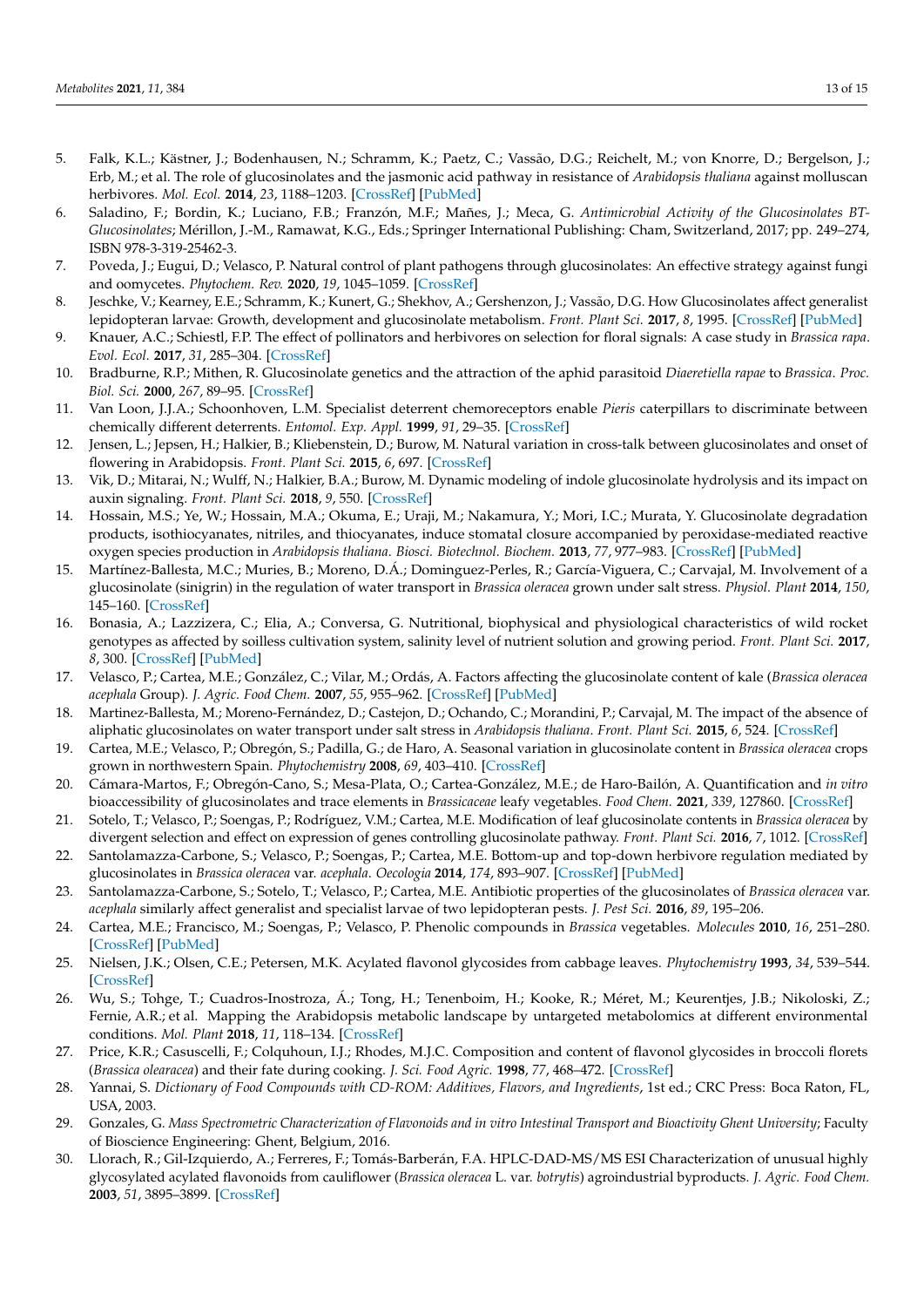- <span id="page-13-0"></span>31. Ormrod, D.P.; Landry, L.G.; Conklin, P.L. Short-term UV-B radiation and ozone exposure effects on aromatic secondary metabolite accumulation and shoot growth of flavonoid-deficient Arabidopsis mutants. *Physiol. Plant* **1995**, *93*, 602–610. [\[CrossRef\]](http://doi.org/10.1111/j.1399-3054.1995.tb05106.x)
- <span id="page-13-1"></span>32. Olsen, H.; Aaby, K.; Borge, G.I.A. Characterization and quantification of flavonoids and hydroxycinnamic acids in curly kale (*Brassica oleracea* L. convar. *acephala* var. *sabellica*) by HPLC-DAD-ESI-MSn. *J. Agric. Food Chem.* **2009**, *57*, 2816–2825.
- <span id="page-13-2"></span>33. Rosa, A.S.E. Chemical composition. In *Biology of Brassica coenospecies*; Gomez-Campo, C., Ed.; Elsevier: Amsterdam, The Netherlands, 1999; pp. 315–357.
- <span id="page-13-3"></span>34. Martínez-Sánchez, A.; Gil-Izquierdo, A.; Gil, M.I.; Ferreres, F. A Comparative study of flavonoid compounds, vitamin C, and antioxidant properties of baby leaf *Brassicaceae* species. *J. Agric. Food Chem.* **2008**, *56*, 2330–2340. [\[CrossRef\]](http://doi.org/10.1021/jf072975+) [\[PubMed\]](http://www.ncbi.nlm.nih.gov/pubmed/18321050)
- <span id="page-13-4"></span>35. Tanchev, S.S.; Timberlake, C.F. The anthocyanins of red cabbage (*Brassica oleracea*). *Phytochemistry* **1969**, *8*, 1825–1827. [\[CrossRef\]](http://doi.org/10.1016/S0031-9422(00)85977-4)
- <span id="page-13-5"></span>36. Wiczkowski, W.; Szawara-Nowak, D.; Topolska, J. Red cabbage anthocyanins: Profile, isolation, identification, and antioxidant activity. *Food Res. Int.* **2013**, *51*, 303–309. [\[CrossRef\]](http://doi.org/10.1016/j.foodres.2012.12.015)
- <span id="page-13-6"></span>37. Yin, N.-W.; Wang, S.-X.; Jia, L.-D.; Zhu, M.-C.; Yang, J.; Zhou, B.-J.; Yin, J.-M.; Lu, K.; Wang, R.; Li, J.-N.; et al. Identification and characterization of major constituents in different-colored rapeseed petals by UPLC–HESI-MS/MS. *J. Agric. Food Chem.* **2019**, *67*, 11053–11065. [\[CrossRef\]](http://doi.org/10.1021/acs.jafc.9b05046) [\[PubMed\]](http://www.ncbi.nlm.nih.gov/pubmed/31525973)
- <span id="page-13-7"></span>38. Ferreres, F.; Valentão, P.; Llorach, R.; Pinheiro, C.; Cardoso, L.; Pereira, J.A.; Sousa, C.; Seabra, R.M.; Andrade, P.B. Phenolic compounds in external leaves of tronchuda cabbage (*Brassica oleracea* L. var. *costata* DC). *J. Agric. Food Chem.* **2005**, *53*, 2901–2907. [\[CrossRef\]](http://doi.org/10.1021/jf040441s) [\[PubMed\]](http://www.ncbi.nlm.nih.gov/pubmed/15826037)
- <span id="page-13-8"></span>39. Biondi, F.; Balducci, F.; Capocasa, F.; Visciglio, M.; Mei, E.; Vagnoni, M.; Mezzetti, B.; Mazzoni, L. Environmental conditions and agronomical factors influencing the levels of phytochemicals in *Brassica* vegetables responsible for nutritional and sensorial properties. *Appl. Sci.* **2021**, *11*, 1927. [\[CrossRef\]](http://doi.org/10.3390/app11041927)
- <span id="page-13-9"></span>40. Wu, X.; Huang, H.; Childs, H.; Wu, Y.; Yu, L.; Pehrsson, P.R. Glucosinolates in *Brassica* vegetables: Characterization and factors that influence distribution, content, and intake. *Annu. Rev. Food Sci. Technol.* **2021**, *12*, 485–511. [\[CrossRef\]](http://doi.org/10.1146/annurev-food-070620-025744)
- <span id="page-13-10"></span>41. Chung, I.-M.; Rekha, K.; Rajakumar, G.; Thiruvengadam, M. Production of glucosinolates, phenolic compounds and associated gene expression profiles of hairy root cultures in turnip (*Brassica rapa* ssp. *rapa*). *3 Biotech.* **2016**, *6*, 175. [\[CrossRef\]](http://doi.org/10.1007/s13205-016-0492-9)
- 42. Galletti, S.; Barillari, J.; Iori, R.; Venturi, G. Glucobrassicin enhancement in woad (*Isatis tinctoria*) leaves by chemical and physical treatments. *J. Sci. Food Agric.* **2006**, *86*, 1833–1838. [\[CrossRef\]](http://doi.org/10.1002/jsfa.2571)
- <span id="page-13-11"></span>43. Jo, J.S.; Bhandari, S.R.; Kang, G.H.; Lee, J.G. Comparative analysis of individual glucosinolates, phytochemicals, and antioxidant activities in broccoli breeding lines. *Hortic. Environ. Biotechnol.* **2016**, *57*, 392–403. [\[CrossRef\]](http://doi.org/10.1007/s13580-016-0088-7)
- <span id="page-13-12"></span>44. Fiorentino, A.; Ricci, A.; D'Abrosca, B.; Golino, A.; Izzo, A.; Pascarella, M.T.; Piccolella, S.; Esposito, A. Kaempferol glycosides from *Lobularia maritima* and their potential role in plant interactions. *Chem. Biodivers.* **2009**, *6*, 204–217. [\[CrossRef\]](http://doi.org/10.1002/cbdv.200800097)
- 45. Acquaviva, R.; Russo, A.; Galvano, F.; Galvano, G.; Barcellona, M.L.; Li Volti, G.; Vanella, A. Cyanidin and cyanidin 3-O-β-Dglucoside as DNA cleavage protectors and antioxidants. *Cell Biol. Toxicol.* **2003**, *19*, 243–252. [\[CrossRef\]](http://doi.org/10.1023/B:CBTO.0000003974.27349.4e)
- <span id="page-13-13"></span>46. Razavi, S.M.; Zahri, S.; Zarrini, G.; Nazemiyeh, H.; Mohammadi, S. Biological activity of quercetin-3-O-glucoside, a known plant flavonoid. *Russ. J. Bioorganic Chem.* **2009**, *35*, 376–378. [\[CrossRef\]](http://doi.org/10.1134/S1068162009030133) [\[PubMed\]](http://www.ncbi.nlm.nih.gov/pubmed/19621057)
- <span id="page-13-14"></span>47. Ferreira, P.S.; Victorelli, F.D.; Fonseca-Santos, B.; Chorilli, M. A review of analytical methods for *p*-coumaric acid in plant-based products, beverages, and biological matrices. *Crit. Rev. Anal. Chem.* **2019**, *49*, 21–31. [\[CrossRef\]](http://doi.org/10.1080/10408347.2018.1459173)
- <span id="page-13-15"></span>48. Rodríguez, V.M.; Chételat, A.; Majcherczyk, P.; Farmer, E.E. Chloroplastic phosphoadenosine phosphosulfate metabolism regulates basal levels of the prohormone jasmonic acid in Arabidopsis leaves. *Plant Physiol.* **2010**, *152*, 1335–1345. [\[CrossRef\]](http://doi.org/10.1104/pp.109.150474) [\[PubMed\]](http://www.ncbi.nlm.nih.gov/pubmed/20053710)
- <span id="page-13-16"></span>49. Heinrich, M.; Hettenhausen, C.; Lange, T.; Wünsche, H.; Fang, J.; Baldwin, I.T.; Wu, J. High levels of jasmonic acid antagonize the biosynthesis of gibberellins and inhibit the growth of *Nicotiana attenuata* stems. *Plant J.* **2013**, *73*, 591–606. [\[CrossRef\]](http://doi.org/10.1111/tpj.12058) [\[PubMed\]](http://www.ncbi.nlm.nih.gov/pubmed/23190261)
- <span id="page-13-17"></span>50. Grandmaison, J.; Ibrahim, R.K. Evidence for nuclear protein binding of flavonol sulfate esters in *Flaveria chloraefolia*. *J. Plant Physiol.* **1996**, *147*, 653–660. [\[CrossRef\]](http://doi.org/10.1016/S0176-1617(11)81474-4)
- <span id="page-13-18"></span>51. Saslowsky, D.E.; Warek, U.; Winkel, B.S.J. Nuclear localization of flavonoid enzymes in *Arabidopsis*. *J. Biol. Chem.* **2005**, *280*, 23735–23740. [\[CrossRef\]](http://doi.org/10.1074/jbc.M413506200)
- <span id="page-13-19"></span>52. Böhl, M.; Tietze, S.; Sokoll, A.; Madathil, S.; Pfennig, F.; Apostolakis, J.; Fahmy, K.; Gutzeit, H.O. Flavonoids affect actin functions in cytoplasm and nucleus. *Biophys. J.* **2007**, *93*, 2767–2780. [\[CrossRef\]](http://doi.org/10.1529/biophysj.107.107813)
- <span id="page-13-20"></span>53. Besseau, S.; Hoffmann, L.; Geoffroy, P.; Lapierre, C.; Pollet, B.; Legrand, M. Flavonoid accumulation in *Arabidopsis*; repressed in lignin synthesis affects auxin transport and plant growth. *Plant Cell* **2007**, *19*, 148–162. [\[CrossRef\]](http://doi.org/10.1105/tpc.106.044495)
- <span id="page-13-21"></span>54. Kupidlowska, E.; Kowalec, M.; Sulkowski, G.; Zobel, A.M. The effect of coumarins on root elongation and ultrastructure of meristematic cell protoplast. *Ann. Bot.* **1994**, *73*, 525–530. [\[CrossRef\]](http://doi.org/10.1006/anbo.1994.1065)
- <span id="page-13-22"></span>55. Kliebenstein, D.J.; Lambrix, V.M.; Reichelt, M.; Gershenzon, J.; Mitchell-Olds, T. Gene duplication in the diversification of secondary metabolism: Tandem 2-oxoglutarate-dependent dioxygenases control glucosinolate biosynthesis in *Arabidopsis*. *Plant Cell* **2001**, *13*, 681–693. [\[PubMed\]](http://www.ncbi.nlm.nih.gov/pubmed/11251105)
- <span id="page-13-23"></span>56. Chong, J.; Wishart, D.S.; Xia, J. Using MetaboAnalyst 4.0 for comprehensive and integrative metabolomics data analysis. *Curr. Protoc. Bioinform.* **2019**, *68*, e86. [\[CrossRef\]](http://doi.org/10.1002/cpbi.86) [\[PubMed\]](http://www.ncbi.nlm.nih.gov/pubmed/31756036)
- <span id="page-13-24"></span>57. Steinbrenner, A.D.; Agerbirk, N.; Orians, C.M.; Chew, F.S. Transient abiotic stresses lead to latent defense and reproductive responses over the *Brassica rapa* life cycle. *Chemoecology* **2012**, *22*, 239–250. [\[CrossRef\]](http://doi.org/10.1007/s00049-012-0113-y)